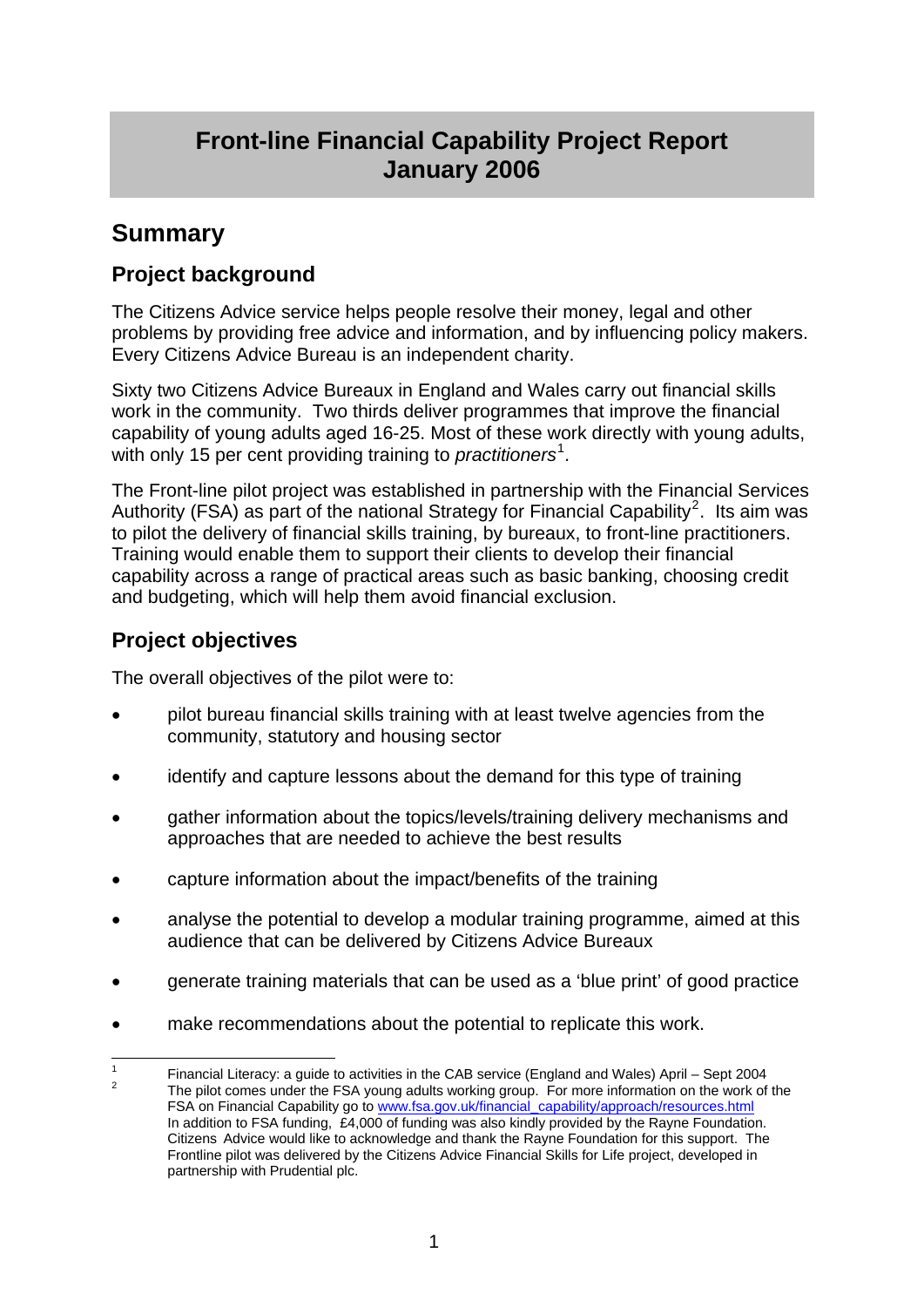# **Methodology**

The project ran from February to October 2005 and was delivered using an 'action research' approach. The pilot involved:

- producing a project plan to establish key activities and milestones
- appointing a training specialist and a project co-ordinator to oversee the project, co-ordinate, evaluate and develop training materials
- establishing a steering group including Citizens Advice, FSA, Money Advice Association<sup>[3](#page-1-0)</sup> and Youth Access<sup>[4](#page-1-1)</sup>
- identifying pilot bureaux to deliver the training
- evaluating the success of the project
- producing materials for further training based on the results of the pilot and best practice.

# **Delivery**

1

Three Citizens Advice Bureaux (Oldham, Basildon and Norwich and District) were chosen as pilot bureaux. All had experience of delivering financial skills training. Between March and July 2005 the three bureaux:

- provided training using in-house sessions and half-day conferences
- sought to establish and meet training needs across a range of financial literacy topics including debt, banking, basic welfare benefits, credit options and bailiffs
- provided training to 26 different agencies and 213 practitioners
- shared lessons learnt with members of the steering group.

Participants came from a range of sectors, including:

- Sure Start practitioners working with young adults as parents
- training agency workers supporting young adults into training or work
- staff working with young adults who are supported housing tenants
- Social Services staff working with young adults leaving local authority care
- Youth Offending Team staff.

 $3$  For further information go to [www.themaa.org.uk](http://www.themaa.org.uk/)  $4$  Youth Assess is the potional membership arganism

<span id="page-1-1"></span><span id="page-1-0"></span>Youth Access is the national membership organisation for young people's information, advice, counselling and support services. For further information go to www.youthaccess.org.uk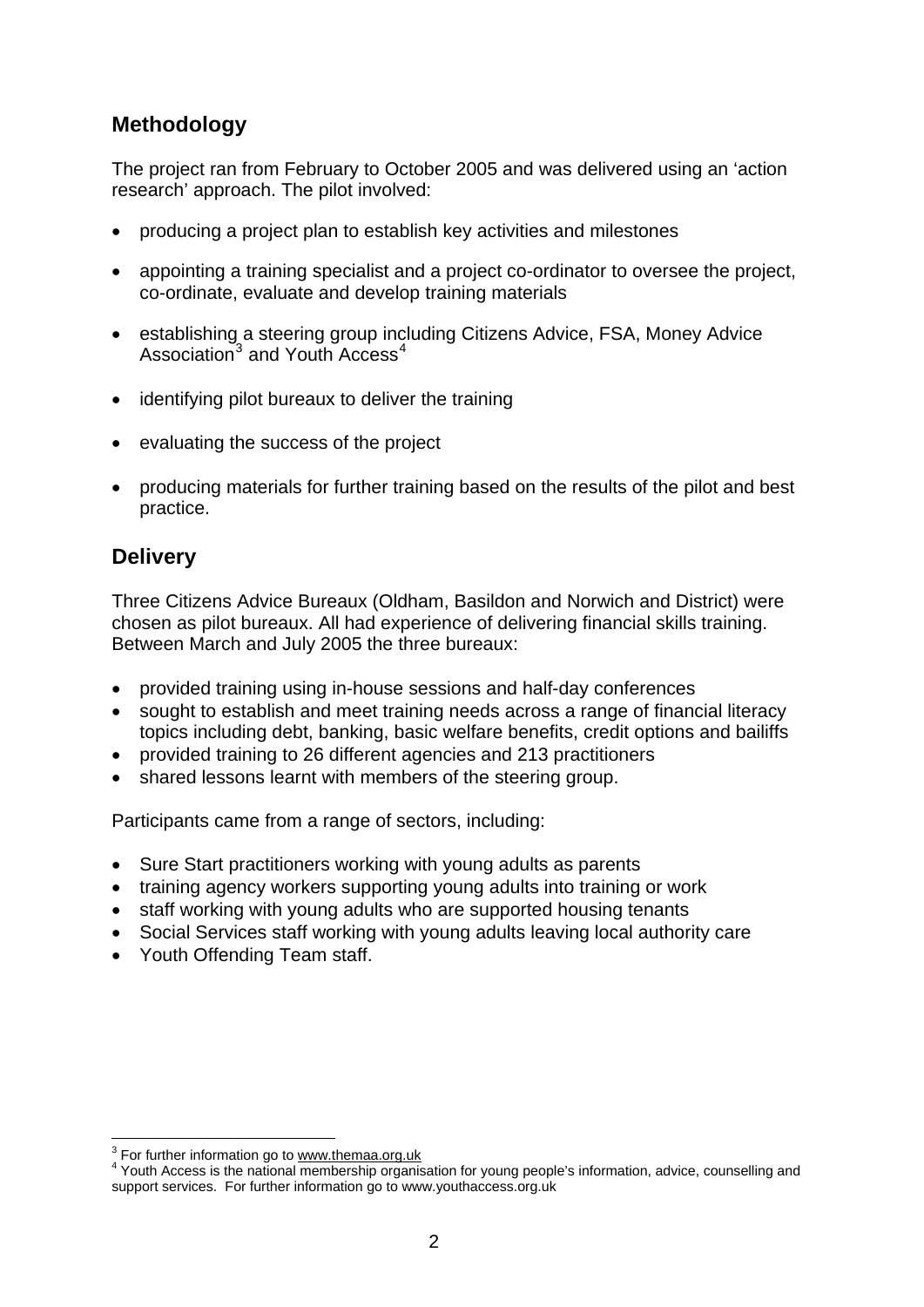# **Findings**

### **Demand**

Of the 34 organisations contacted, 26 received training. This represents a 76 per cent take up.

Feedback showed that:

- the majority found the subject matter and handouts to be useful to their work
- they found realistic case studies and course materials engaging
- as a result of the training they feel better equipped to act as 'early noticers' to encourage young adults to seek help before they lose control of their finances and risk financial exclusion.

Evaluation from the participants showed that:

- 100 per cent felt that the training was good or excellent
- 94 per cent found the level of the sessions was pitched just right
- 53 per cent felt that they would use what they had learnt 'very much' in their daily work with young people. 38 per cent felt that they would use what they have learnt 'quite a lot'.

**Clare, Connexions, Personal Adviser** "A young person with drug dependency problems came to me with multiple debt problems. I was able to guide them to debt advice, explaining what it could do to sort out his situation"

**Pauline, Key to the Door, Support Worker** helped a young person with a letter from a loan company. "I was able to reassure her about what could be done and encourage her to either go for debt advice or make an offer of payment herself."

### **Delivery and materials**

The pilot was delivered through bureaux that had experience of setting up and delivering financial skills programmes. They also had the capacity to take on a new project at short notice and links into excluded communities through their core advice and financial skills work. They used established links and local credibility on financial inclusion and advice issues to plan training and engage agencies working with young adults. The CAB trainers had a good understanding of personal finance issues and were able to competently field any questions, illustrating issues with client case studies.

Organisations were unable or unwilling to commit to large amounts of training time and generally requested tailored, bite-sized training of up to three hours. This is probably due to the short timescales allowed by the pilot, whereby training needed to be delivered both at short notice and within a few months. Many agencies were also unsure about receiving training through a CAB.

Feedback indicated that practitioners preferred training that was interactive and used experience, case studies and examples of creditors' letters and realistic budget sheets.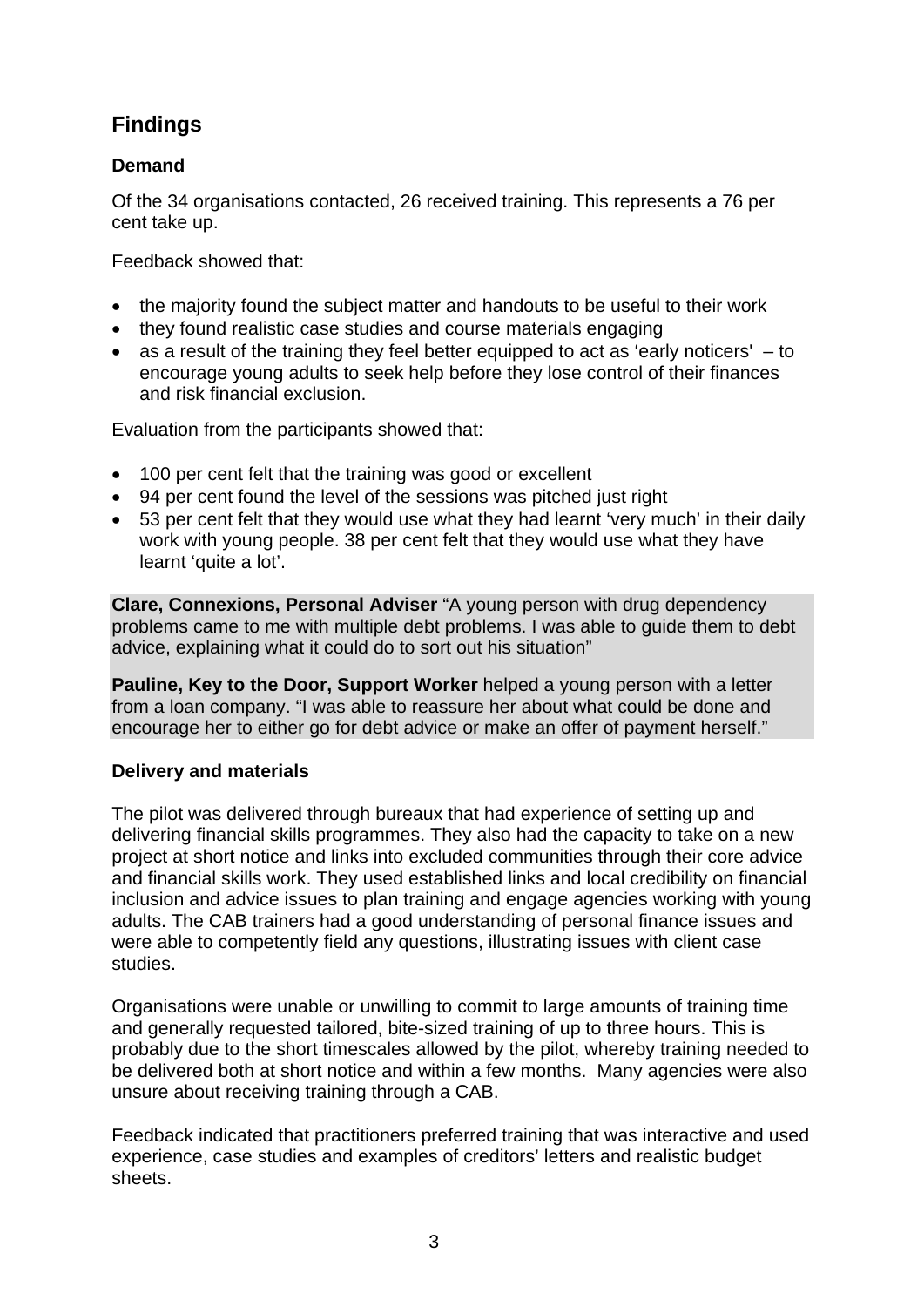### **Engaging agencies**

Take up was generally good. This was because the training was:

- free, accessible and tailored
- not generally available elsewhere
- relevant to the agencies concerned
- delivered by bureaux that were recognised as trusted providers of money advice services in their communities.

Where agencies did not engage with the training, barriers included:

- reticence about getting too involved with clients' money issues, especially if they already felt their resources and time were stretched. There was a feeling from some that 'yet more training' would expand already busy roles
- a lack of understanding of the service being offered and concerns about practitioners being expected to give regulated financial advice or debt advice following training
- no previous training relationship with the bureau. The bureaux had good reputations as local advice providers but had less of a track record of delivering training
- short lead in times, as some agencies plan training programmes several months in advance
- bureau difficulties accessing the 'right people' to talk to in an agency.

### **Recommendations**

The Citizens Advice service is made up of a network of 475 member bureaux, helping solve nearly 5.3 million new problems a year. Bureaux provide advice in nearly 3,400 locations. Bureaux in Scotland are members of a separate organisation, Citizens Advice Scotland.

The capacity and structures are therefore in place to enable a roll out of the front-line models across the UK. Central support to ensure consistency, best practice and help to bureaux looking to diversify into financial skills work would be required.

A national roll out should include:

- reasonable lead in times to plan workload
- central support for bureaux including grants, project tools and training on adapting materials for particular needs
- project literature including a training menu for agencies and case studies highlighting the benefits of the training
- communications work to explain the purpose of financial capability training and to tackle common fears
- samples of the training materials for marketing purposes
- encouraging agencies to incorporate an element of financial capability into their staff training programme.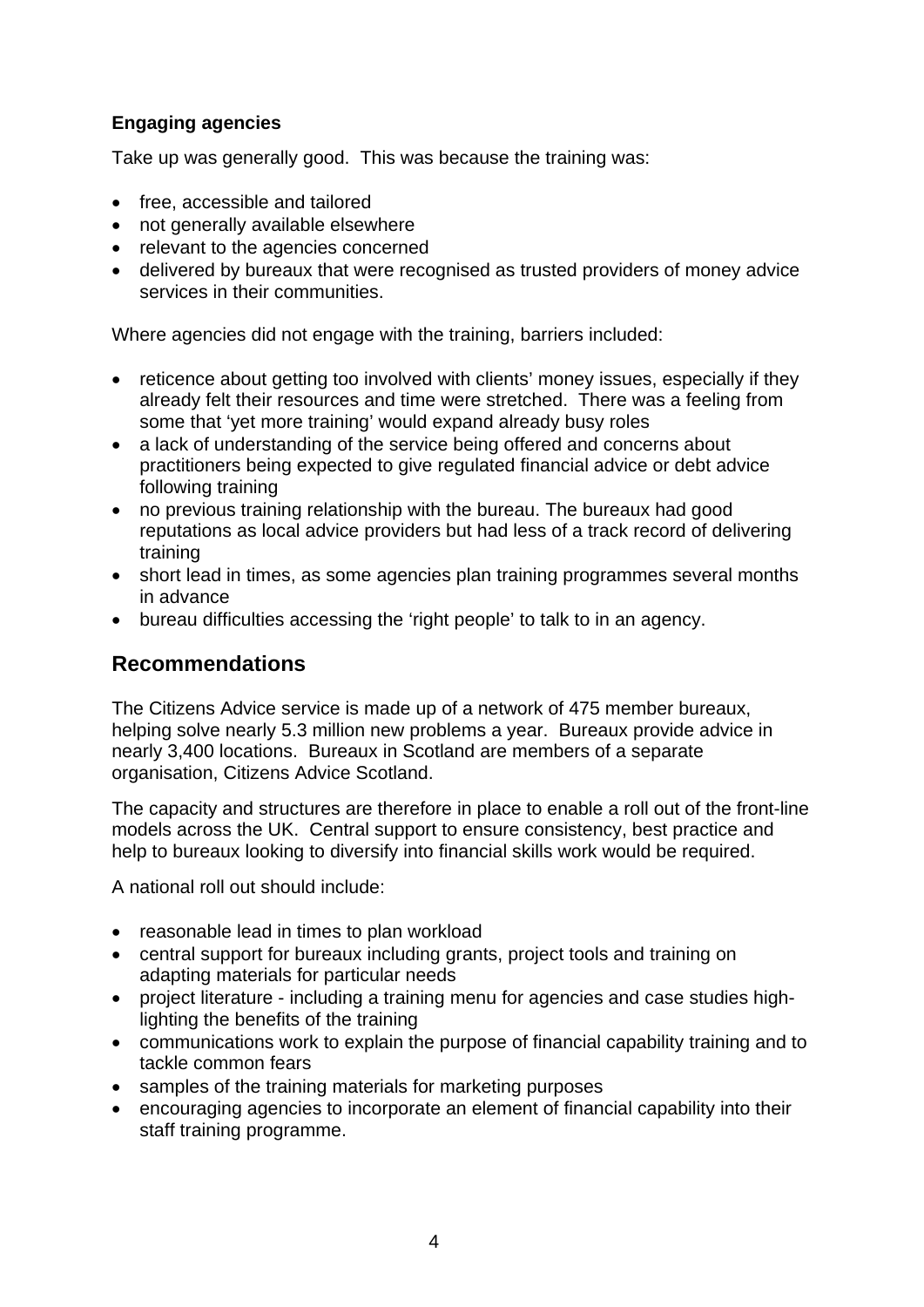Materials are being produced which would form the basis of a national roll out. These materials:

- cover up to eight hours of contact training
- can be adapted for different practitioners
- have clearly defined objectives, based around the needs of practitioners' clients
- include practical, realistic exercises
- cover topics designed to have a 'pro-active' focus
- ensure good quality delivery and consistency
- should be updated in the light of feedback.

A national roll out should work with all agencies involved with financial literacy work with young adults. Training might also be delivered by other agencies with sufficient expertise and capacity, using the materials produced by Citizens Advice. Citizens Advice would need to develop protocols for use.

Recommendations from Citizens Advice are that the materials should only be used by agencies who:

- demonstrate a higher level of financial literacy knowledge than is contained in the sessions - so they can deliver with competence, confidence and credibility
- demonstrate basic training delivery and training administration skills
- can bring local knowledge relevant to the sessions
- agree to engage with central support and mechanisms to ensure best practice. such as using the materials in the way they have been designed to be used, participating in training and regularly providing tutor and learner feedback sheets
- will deliver training on a non profit making basis and will acknowledge Citizens Advice through a copyright to be shown in the footer of all materials.

### **In conclusion**

Citizens Advice believes the basic model of providing second tier training by Citizens Advice Bureaux to front-line practitioners can be effective. Financial capability support can often be built into the work of practitioners who are well placed to provide face to face support to young adults in key situations, such as housing resettlement. Although setting up effective 'front-line' projects can be resource intensive, the bureaux and the practitioners involved in the pilot are convinced of its relevance to improving young people's financial capability.

Citizens Advice would like to see this work funded for a national roll out.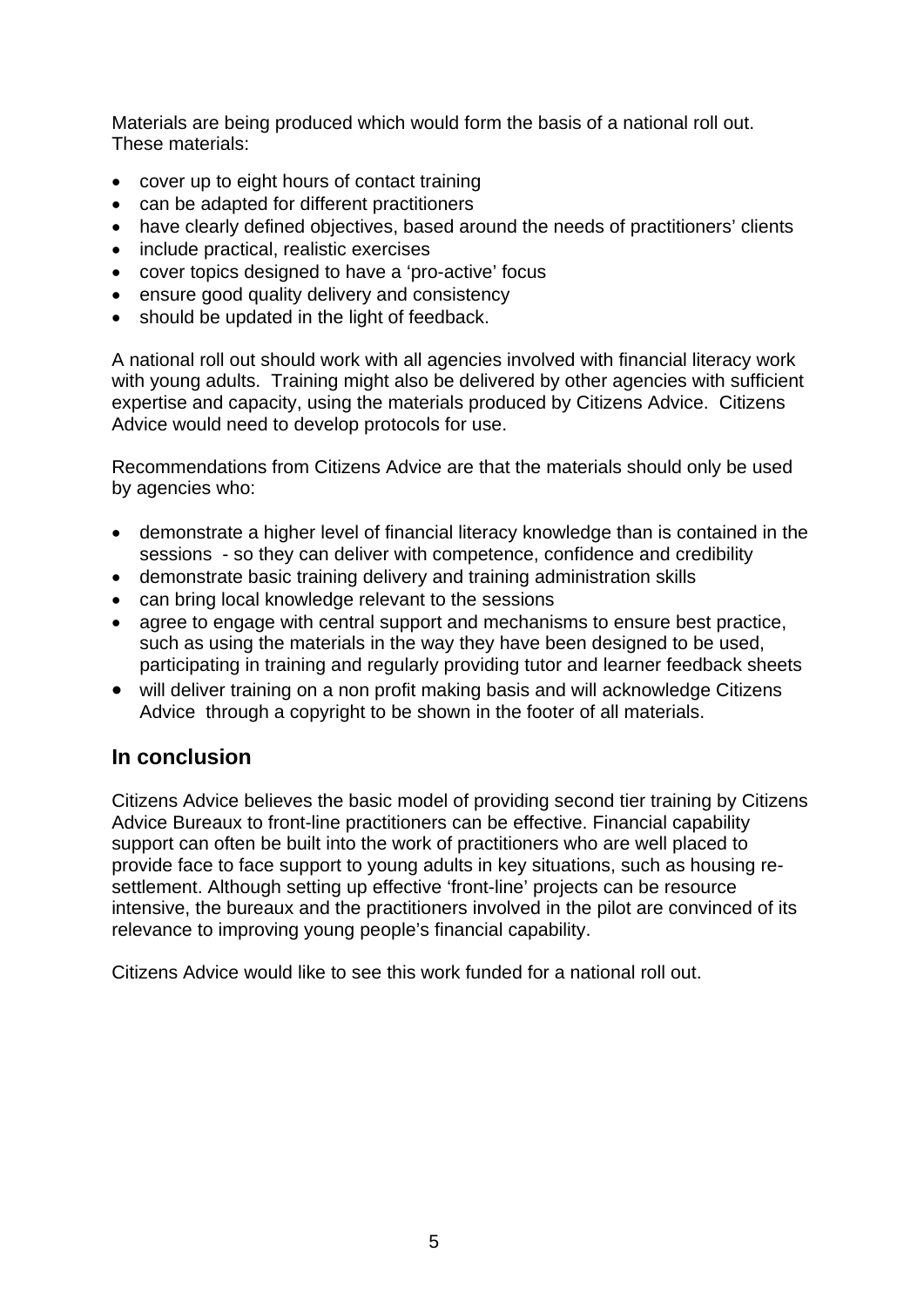# **Full report**

# **1 Background**

The overall objectives of the project were to:

- pilot the training through working with at least twelve agencies from the community, statutory and housing sector
- identify and capture lessons about the demand for this type of training
- gather information about the types of topics/levels/training delivery mechanisms and approaches that are needed to achieve the best results
- capture information about the impact/benefits of the training for practitioners and their organisations
- analyse the potential to develop a modular training programme, aimed at this audience that can be delivered by Citizens Advice Bureaux
- generate training materials that can be used as a 'blue print' of good practice
- make recommendations about the potential to replicate this work.

Training has been delivered to a range of workers who support young adults in the community, such as volunteers working for young parents' drop-ins or support workers in local housing associations.

Most participants do not have a formal training remit with young people, but will touch on personal finance issues as part of a support role to help young people successfully manage key life stages. The training they have received has therefore not been designed to enable them to become financial skills trainers or money advisors. It will, however, improve their confidence to support people with money issues and 'signpost' them to other local agencies if they need extra assistance.

# **2 The Pilot Projects**

A Project Coordinator was appointed in December 2004. Following an invitation to apply for funding, three bureaux from thirty-three applicant bureaux were selected by Citizens Advice and the FSA to pilot the training projects. These commenced in February 2005 and concluded the training at the end of June 2005.

The bureaux piloting the projects were:

- Basildon CAB
- Norwich and District CAB
- Oldham CAB

*See appendix 1 for bureau contact details*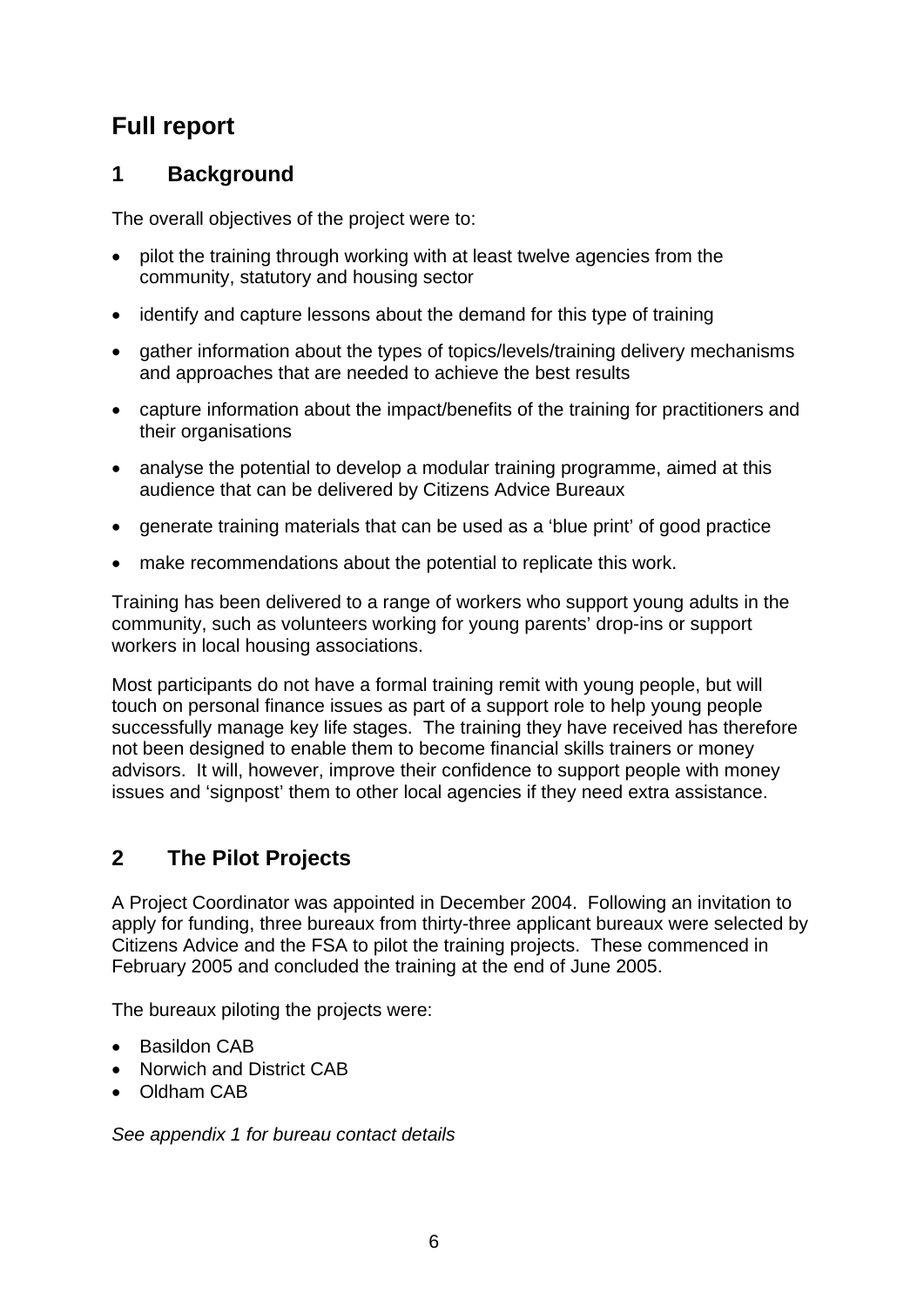# **3 Contact with Partner organisations**

In the initial stage of the pilots bureaux aimed to make contact with a range of agencies, in the different sectors. Bureaux found that it was often quite time consuming to engage with the agencies.

Oldham CAB contacted 12 organisations to offer the training. Four of the organisations did not respond at all, with a further three initially keen but then dropping out.

Bureaux also found that the largest agencies where often the most difficult to contact because managers responsible for organising training were not easily accessible.

The table below shows the number of organisations, clustered by organisation type, that the bureaux contacted to offer the training. It also shows take up levels.

Overall take up was good across all the sectors showing that the training is relevant and can be adapted to meet different needs

| <b>Organisation type</b>                                       | <b>Number approached</b> | Number taken up |
|----------------------------------------------------------------|--------------------------|-----------------|
| Statutory                                                      | 13                       | 10              |
| Voluntary, but part of<br>national network                     | 5                        | 4               |
| Voluntary, but not part<br>of national network                 | 5                        | 5               |
| Education/training                                             | 4                        | 2               |
| Social Landlords<br>(including supported<br>housing providers) |                          | 5               |

Training has been delivered to the following organisations

| <b>Organisation type</b>                   | <b>Details</b>                                                                                                                                                                                                                                                                                                                                                 |
|--------------------------------------------|----------------------------------------------------------------------------------------------------------------------------------------------------------------------------------------------------------------------------------------------------------------------------------------------------------------------------------------------------------------|
| Voluntary, but part of<br>national network | • Home Start: a support project for families with young<br>children, many of whom are young single parents<br>Drug Intervention Programme, Oldham: connected<br>to the Alcohol and Drug Service, a national voluntary<br>body<br><b>Sure Start Norwich</b><br>National Children's Homes (NCH): A charity that<br>supports vulnerable and excluded young people |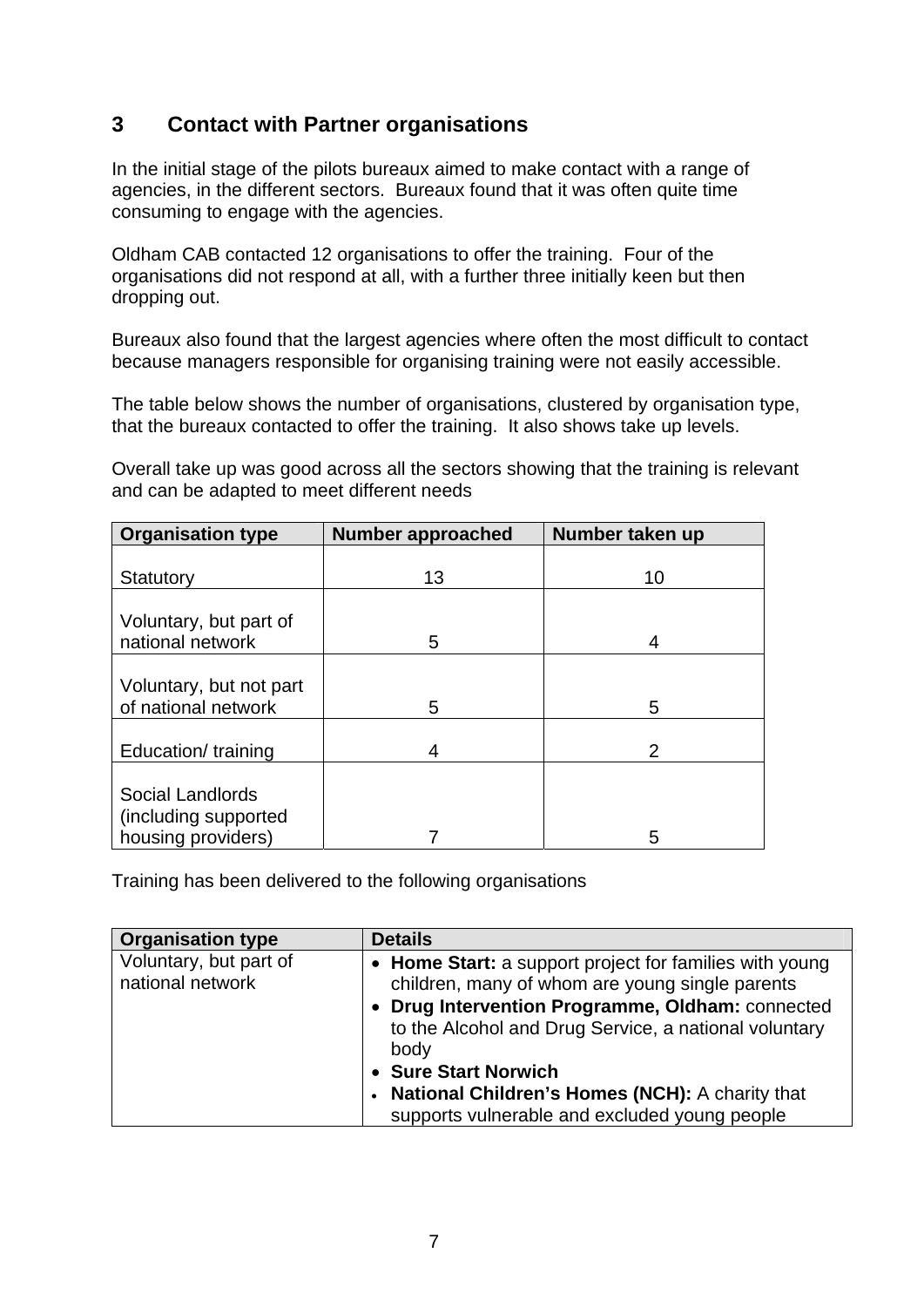| Voluntary<br>$\bullet$                  | <b>Oldham Family Crisis Group: local organisation</b>       |
|-----------------------------------------|-------------------------------------------------------------|
| Not part of a national                  | providing support to homeless women                         |
| association                             | Key to the Door ("TOYS") project: Training                  |
|                                         | Opportunities for Young Single Parents in Oldham            |
|                                         | Embrace: a local voluntary sector organisation in           |
|                                         | Norfolk working with young mothers 13-25 years              |
|                                         |                                                             |
|                                         | Mancroft Advice Project: A Norwich based charity            |
|                                         | who provide advice and support to young people              |
|                                         | aged 13-25 years                                            |
|                                         | <b>Pregnancy Crisis:</b> A charity offering support and     |
|                                         | advice to young people on pregnancy, motherhood,            |
|                                         | housing, debt and benefits                                  |
|                                         | Health First: Part of a Norfolk young parents support       |
|                                         | group, providing welfare rights, and health action          |
|                                         | information                                                 |
|                                         |                                                             |
| Education/training<br>$\bullet$         | EYS (Education Youth Service): a local training             |
|                                         | provider for young people                                   |
|                                         | <b>SEETEC:</b> a training provider for young people18-25    |
|                                         | on the New Deal                                             |
| Social Landlord (including<br>$\bullet$ | <b>Mosaic:</b> a Housing Association providing supported    |
| supported housing                       | housing for young people                                    |
| providers)<br>$\bullet$                 | Threshold Housing Project, Oldham: part of a                |
|                                         | national Housing Association, providing housing for         |
|                                         | vulnerable young people                                     |
|                                         | <b>Orwell Housing Association: supported housing for</b>    |
|                                         |                                                             |
|                                         | single women aged 16-40                                     |
| $\bullet$                               | Umbrella Housing: short term accommodation for              |
|                                         | single parents and their children in Norwich                |
| $\bullet$                               | <b>Peddars Way Housing Association: supported</b>           |
|                                         | housing for homeless single men in Norwich                  |
| Statutory<br>٠                          | Leavers and aftercare service: part of Basildon             |
|                                         | <b>Social Services</b>                                      |
|                                         | <b>Connexions: Basildon, Norfolk and Oldham</b>             |
|                                         | <b>Basildon Youth Service,</b>                              |
|                                         |                                                             |
| $\bullet$                               | Youth Offending Team: part of Basildon probation            |
|                                         | service                                                     |
| $\bullet$                               | <b>Norfolk Social Services: care leavers team</b>           |
| $\bullet$                               | <b>Norfolk Youth and Community Service</b>                  |
|                                         | <b>Impact:</b> A statutory organisation part of DAAT (Drugs |
|                                         | and Alcohol Action Team, a Government initiative            |
|                                         | providing advice and support to young people up to          |
|                                         | 21 years with drug or alcohol problems)                     |

# **Methods used by bureaux to link with organisations**

The participating bureaux were asked to report on their methods and experiences when seeking to engage local organisations.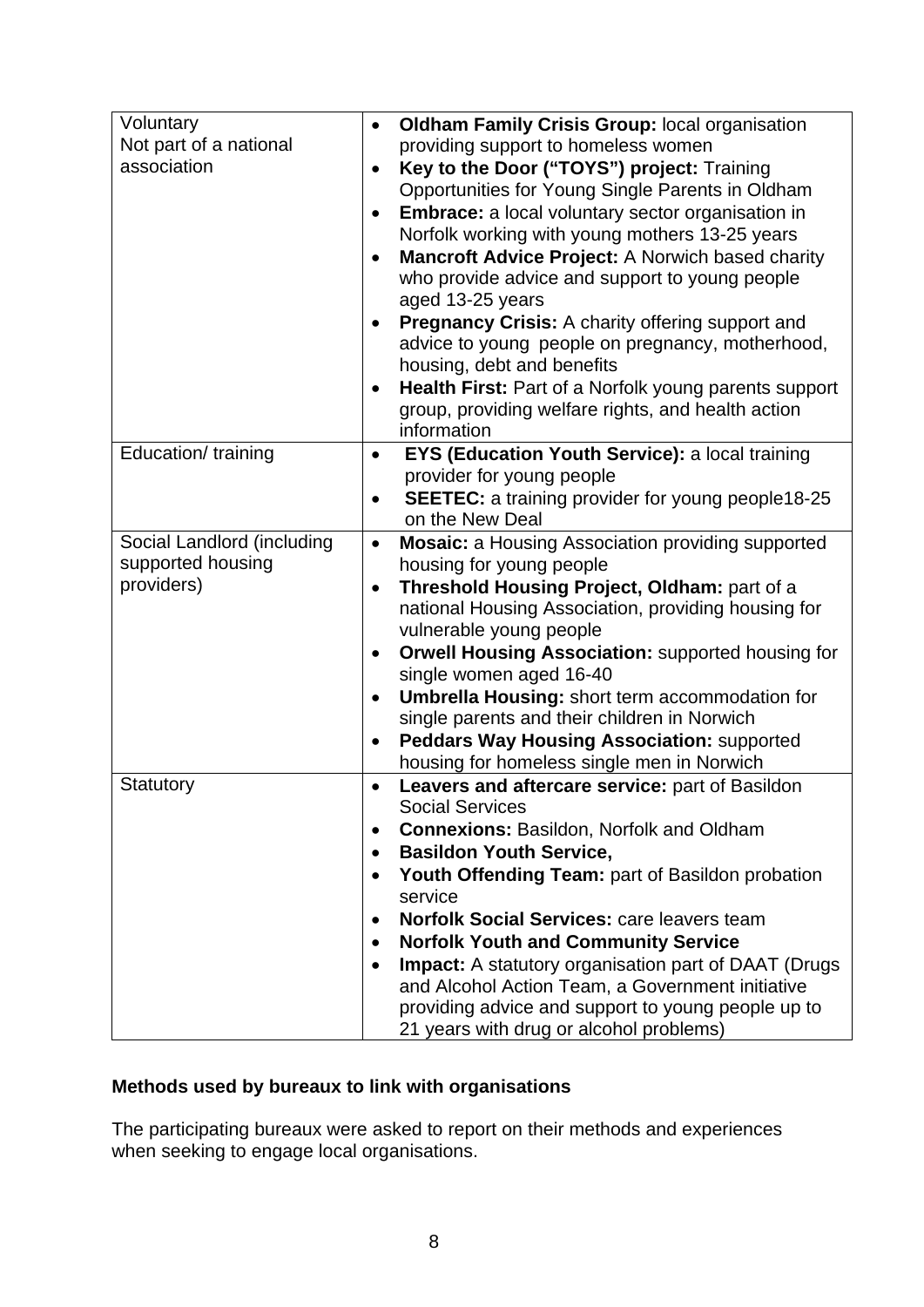### **Basildon CAB**

Basildon CAB reported having had previous contact, through their existing financial skills work, with all but three of the organisations that they had identified as possible participants. Because of this they found that a telephone call was usually sufficient to set up the training as relationships were already established. Where their existing contact was not the person they needed to speak to regarding training frontline workers, appropriate introductions were made.

For example, Basildon CAB already runs budgeting workshops for young people on the Prince's Trust scheme. The CAB tutor telephoned her contact at the Trust who put her in touch with the Youth Locality leader at a different location and a preparatory meeting was set up.

Three agencies were not familiar with the work of Basildon CAB (Mosaic, Millennium Volunteers and the Southend SEETEC Office) so following an initial telephone call, meetings were set up to discuss what training could be provided. Only Millennium Volunteers did not take up the offer of training.

#### **Oldham CAB**

Oldham CAB found that sending information such as descriptions of potential training sessions by post, sending e-mails and attempts to telephone senior people in organisations such as Brook and Connexions were ineffective and did not lead to any response. The only effective way that they found to make arrangements for training was by approaching known individual contacts in organisations face to face 'armed' with training and supporting materials such as debt self help packs.

The bureau found that two hour training sessions appeared to be acceptable to individual team members and their organisations, especially when accompanied by an offer to provide catering for lunch after a morning session.

#### **Norwich and District CAB**

Norwich and District CAB are piloting a different approach to the provision of training by holding two conferences, with follow up training tailored to selected organisations. Twenty places (ten at each venue) have been offered to five organisations in total.

### **Norfolk Youth and Community Service**

Norfolk Youth and Community Service was the first organisation the bureau contacted, as they already had contact with the training manager. She agreed to publicise the courses to her staff, handle the bookings and pass the names of delegates to the bureau.

### **Connexions**

The bureau found out who the county training manager was and e-mailed her, explaining the broad outline of what was on offer. She rang the bureau almost immediately as she was in the process of publishing their annual training programme for all the Personal Advisers (PAs).

An advert was compliled over the phone and distributed by Connexions, who also handled the bookings and passed them on to the bureau. This method was problematic because of the way that Connexions in Norfolk is run. It uses a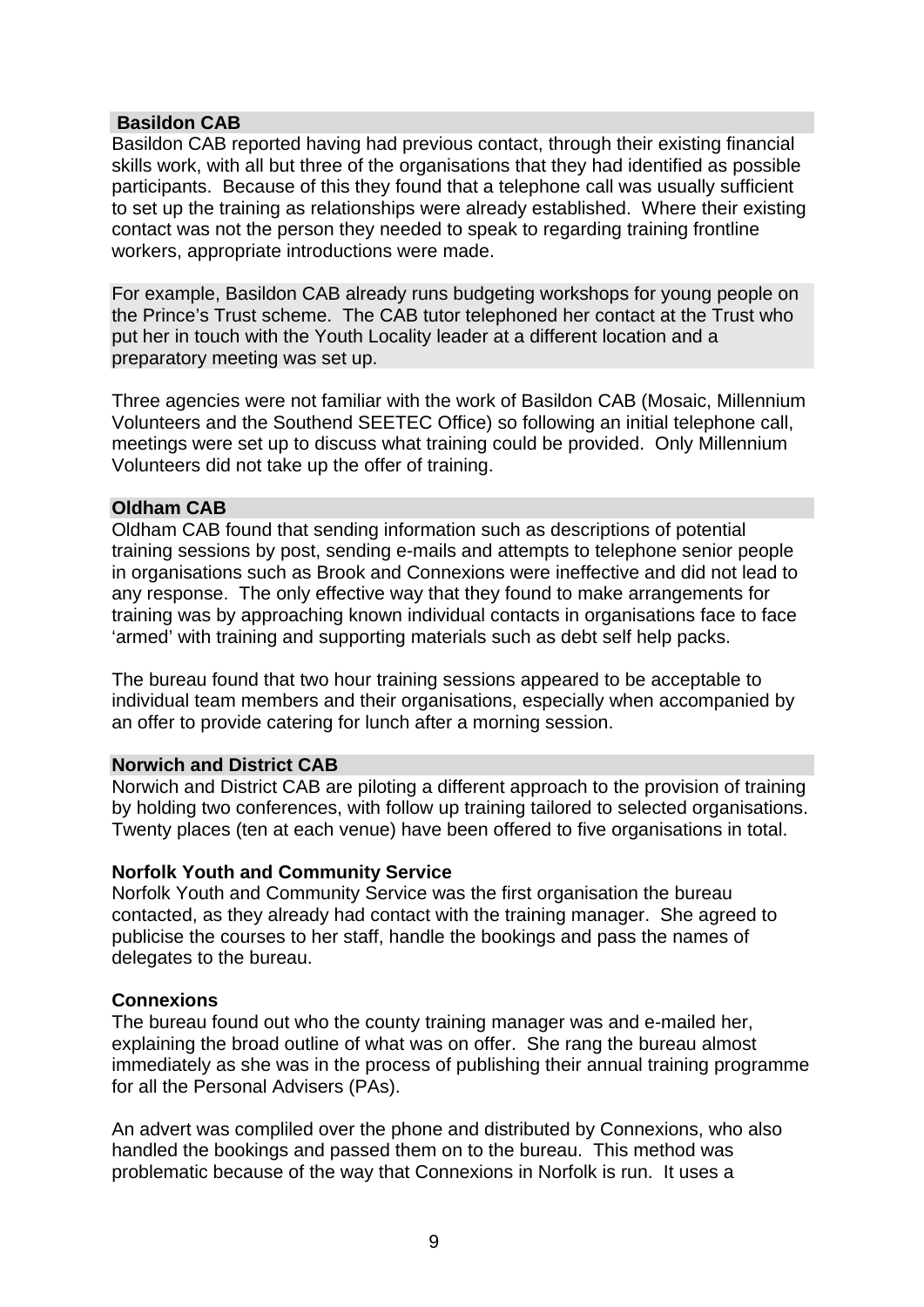contracted-out model, where PAs come from a wide variety of organisations such as YMCAs. This made it impossible for the bureau to arrange for any particular minimum number of staff to do the course and overall the method was disappointing with low take up.

The bureau has arranged instead to do some follow up training in June with local PAs. This was done via linking with respective district managers.

### **Norfolk Social Services**

The bureau contacted the county manager and arranged with him to attend their staff team meeting to speak to representatives from the five districts across the county. The tutor took some flyers advertising the course and within a few days the organisation had booked all ten places.

Shortage of staff cover prevented them from taking up all twenty places offered. However they were keen to receive the follow up training as well as taking their full allocation of places at the conference

**Embrace** (an agency supporting young single mothers 13-25 years) The bureau used a similar approach, and attended a countywide network meeting with some flyers for the course. The staff were all keen and within about a week all twenty spaces had been booked.

The tutor felt that the key difference between Embrace and Social Services was that she was able to talk directly to line managers and frontline staff themselves. They seemed more aware of how useful the training would be.

**Impact** (a statutory organisation that provides advice and support to young people up to 21 years with drug or alcohol problems)

The bureau mailed a flyer for the conferences and followed up with a phone call to the training manager. They were keen to receive the training but their staff training days are quarterly and timing was poor.

Although the bureau would have preferred to have their staff attend the conferences it has been agreed to provide a stand-alone session for them. This will include the equivalent of the follow-up training being provided for the other organisations but will also cover the basics from the conferences.

### **4 Training take up**

Bureaux were asked what, in their opinion, were the reasons organisations **had taken up the offer of training.** 

The reasons cited by bureaux included:

- The fact that the training was **free.**
- **The relevance of the training** to organisations was echoed by all three bureaux.

Oldham CAB found that organisations needed little persuasion if already facing the problem of trying to answer young people's money questions, as training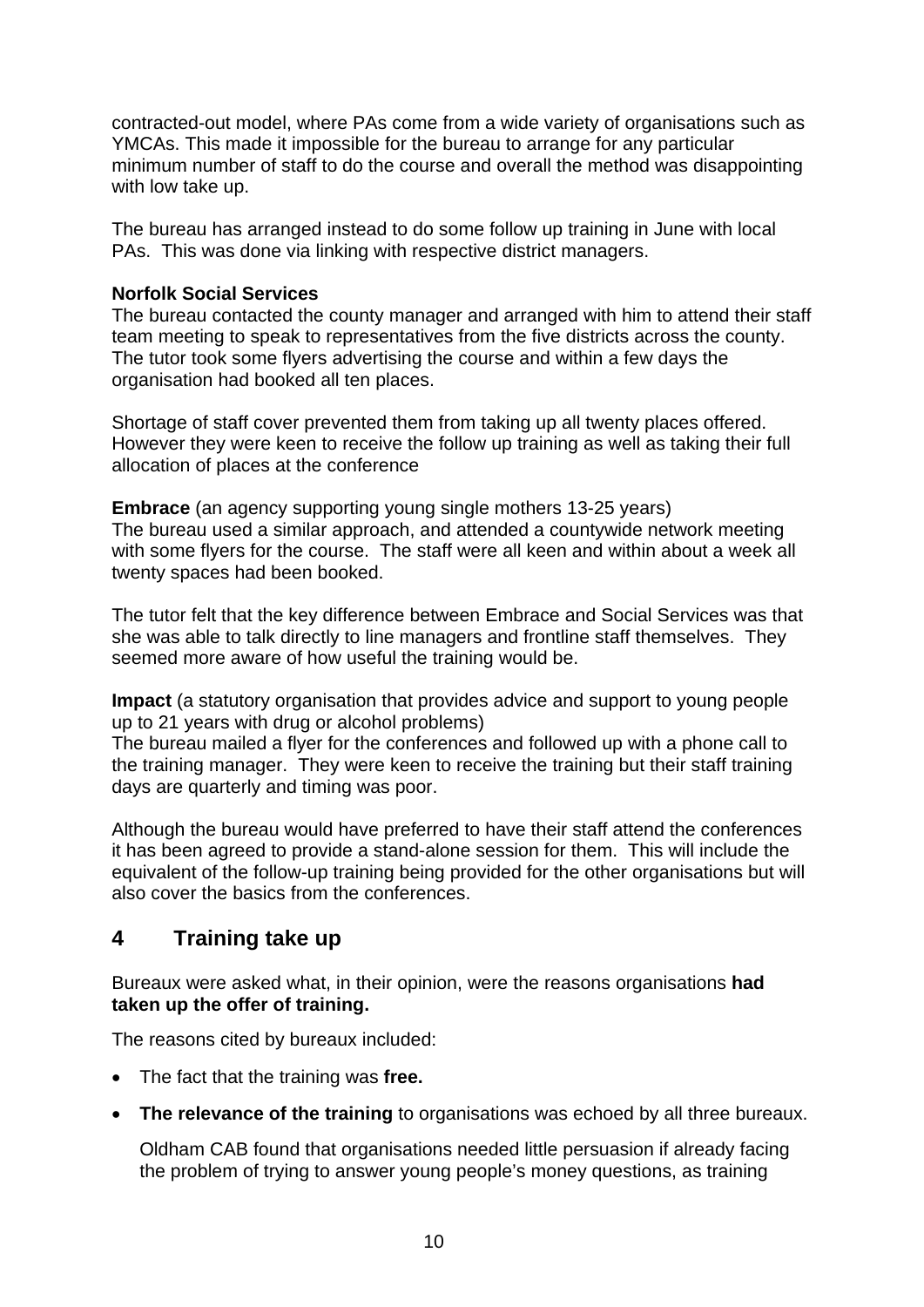would directly assist them in present work. Organisations also said that they wanted training to improve their confidence in knowing 'how far they should go' when working with clients on money matters. They reported giving very basic advice to clients and wanted to be able to do more and know how and when to refer on to other agencies.

- Most of the organisations currently have **no official training from elsewhere** on financial literacy.
- **The reputation of the bureau** in being a provider of money advice. This was cited, in particular by Norwich bureau who felt it was a definite incentive to organisations to participate. Basildon and Oldham bureau also found that exiting relationships helped encourage take up.

### • **The accessibility of the location**

 For example, local Social Service staff were able to attend sessions in Norfolk. This was much easier for them than travelling to national venues of other training providers such as CPAG who run many programmes in London.

### • **Tailored nature of the training**

 All three bureaux echoed the importance of being able to deliver tailored and flexible training. For example, Embrace in Norfolk said that it was really useful to have training that could be tailor made for their client group, as they felt that very often generic money advice or welfare rights training focussed too much on older age groups.

### • **Networking opportunities**

 Norwich bureau felt that their interagency conference format attracted organisations that were interested in networking. Participating organisations reported having limited opportunities to network with practitioners from other organisations working with young adults.

Bureaux were asked what, in their opinion, were the reasons organisations **had not taken up the offer of training.** They were also asked whether there were different reasons for different types of organisations:

### • **Time-out needed**

 There seems to be some evidence that it can be difficult to 'tag' training on to existing staff meetings. This could be because front-line staff feel the pressure of competing demands and need more structured time out.

 For example, Basildon Youth Offending Team (YOT) is familiar with the work of the bureau and was keen to participate in some training. An initial one-hour session was planned for the end of a regular team meeting. On the day, the session did not take place as the meeting had finished early and people had left to get on with their work. The manager assured the bureau that staff were interested and were just feeling the pressure of their immediate workloads. The bureau invited YOT staff instead to a session open to a range of organisations in a central location. Three YOT staff attended and the training manager felt that it might have helped that the training was held outside of the office.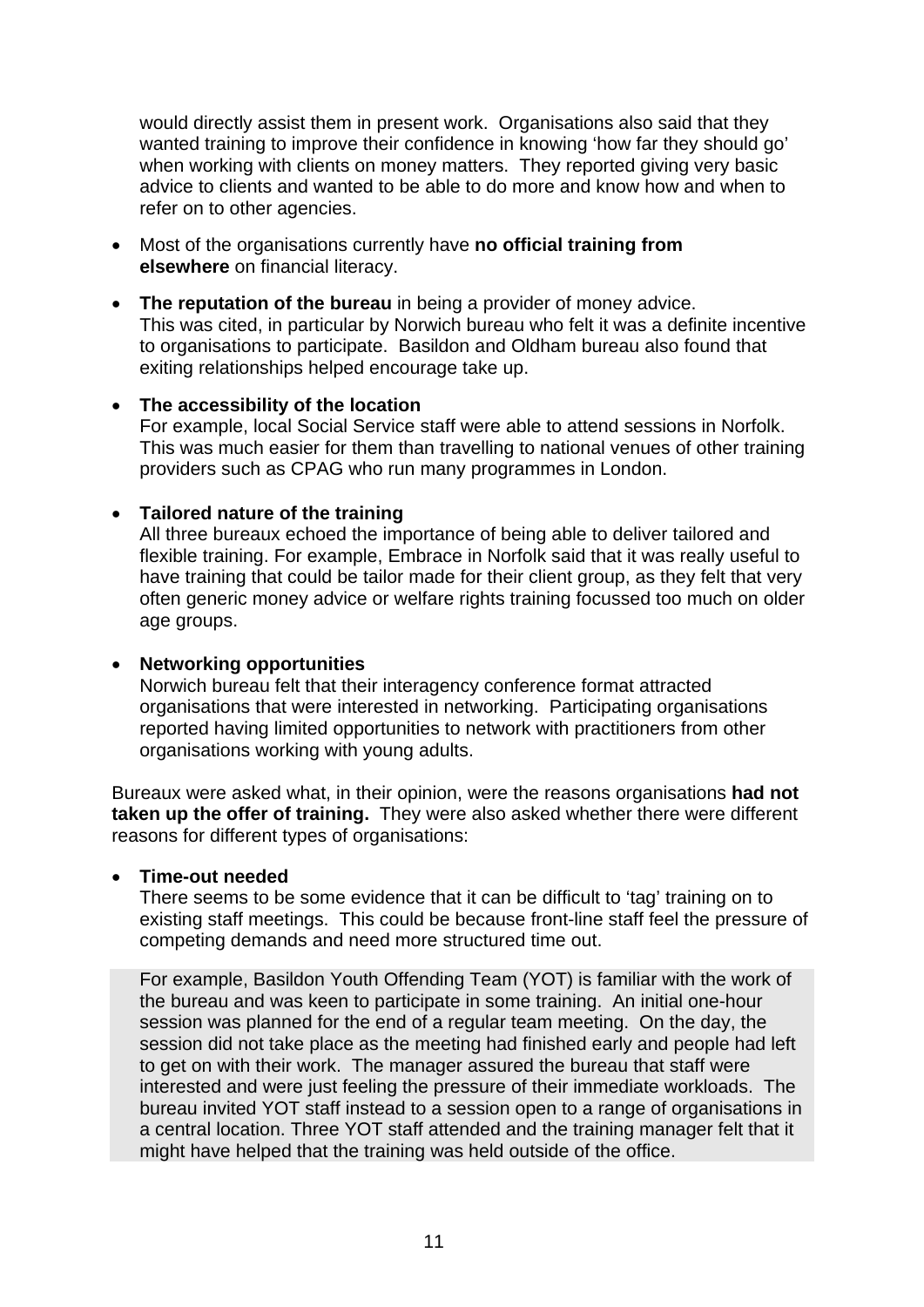### • **Reticence about getting involved in client money issues**

 In one instance, with Oldham Alcohol and Drug Service, there seemed to be an anxiety about getting involved in money issues. Staff were interested in making referrals to money advice services and expressed concern at the idea of developing their own levels of basic financial literacy to support clients directly. The bureau tutor, who attended a team meeting, picked up a sense that staff felt 'out of their depth' and this was made worse when she became drawn into a complex discussion about bailiffs' powers. The bureau felt that it might have helped to have emphasised more the basic grounding that the training could have provided and the benefits for workers' confidence and competence, whether to make effective referrals or to offer 'first steps' assistance.

- **Perception of limited capacity to expand work on money issues with clients**  With Oldham Alcohol and Drug Service the bureau also found that staff did not anticipate long-term support for clients, and did not wish to get "too involved" in their money issues. They reported feeling over burdened by their casework and resisted the idea of "doing more". They felt that they did not have the capacity in their present work to expand and enhance their role.
- **Some training had already taken place so there were concerns over potential for duplication**

 Most of the organisations contacted reported having no previous or current training from elsewhere on financial literacy issues. However, Norwich bureau found that their local Connexions and Youth service booked fewer places on the conferences than expected and a factor seemed to be that some money issues topics are already covered through their compulsory training programme. Both organisations also use the Citizens Advice information system in their work and offer ongoing training opportunities for their workers.

 Before reaching any clear conclusions about prior training it will be important to establish further details about the type of training already delivered (eg is it really financial literacy training or basic benefits training) and whether this reflects a national picture.

### • **Short lead in times**

 Some organisations, particularly those that are large or from the statutory sector, also plan their staff training well in advance, sometimes up to a year ahead. Because the front-line project had a narrow delivery window take up was reduced by the operational impact of short lead in times.

 This may be a particular problem for the Norfolk bureau conferences as many organisations, from all sectors, find it hard to release large numbers of staff from core work without enough time to plan ahead to organise cover. A possible solution could be to plan well ahead and offer a selection of suitable dates for the conferences that have previously been agreed with each agency.

### • **No direct link to the front-line staff and managers**

 Another reason why Norfolk bureau felt that take up was not so high with Connexions and the Youth Service is that contact was made through their training teams. As a result, they did not have the chance to talk directly to front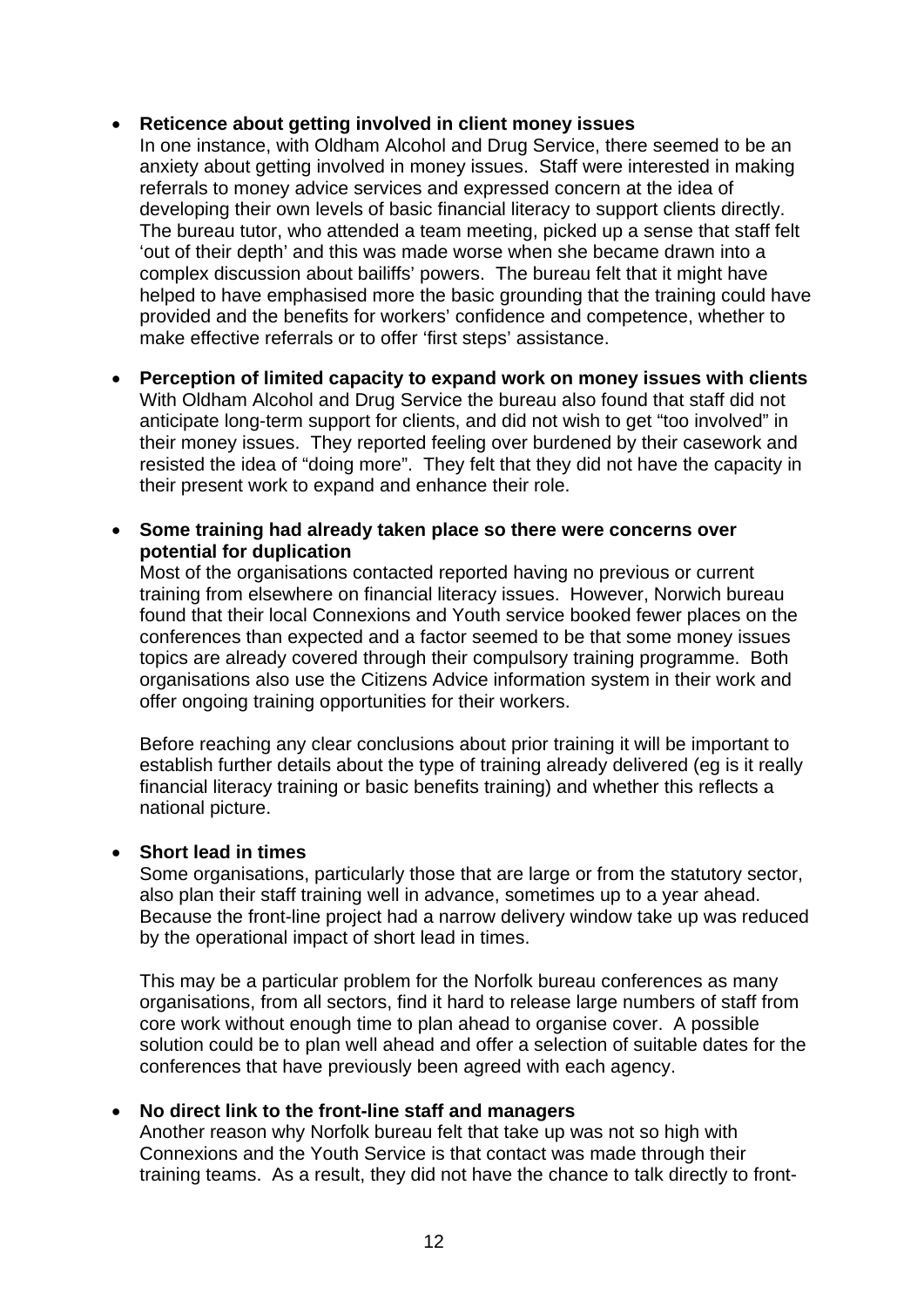line workers and their line managers. Although it was an easy way to get information out and manage the administration, this model prevented staff being able to contact the bureau directly and vice-versa. The bureau believe this reduced opportunities to promote the training.

# **5 Planning the training**

Bureaux were asked to provide details about preparatory meetings with organisations and their input into designing the training. Bureaux also provided information on how they developed the training sessions and supporting training materials.

### **Basildon CAB**

Basildon held three preparatory meetings with participating organisations

### • **Youth Services**

The bureau set up a meeting with the Prince's Trust leader, the locality team leader and a young person they worked with. The bureau found this helped them understand the remit of the services and the actual, not perceived needs of the staff and young people. Staff seemed clear about their remit in working with young people on money issues and when to refer, but it was agreed that a session with the bureau, as an introduction to the issues young people might face and a clear path to signposting, would be useful.

### • **SEETEC**

 SEETEC are one of the UK's largest private sector providers of employment skills training unemployed people, including 18-25s on the New Deal. The bureau has been providing basic skills money matters training to their clients over twenty-five in Basildon. The bureau contacted the manager and met to discuss the content of training. There were only two hours available for training so an overview was agreed on, which would cover: budgeting, debt prevention, managing a bank account, and types of borrowing.

### • **Mosaic**

 Mosaic is a Housing Association, which offers support to young people. The bureau tutor met with the senior floating support officer to discuss training options. It was felt that as a lot of the work they do with clients is around debt management, they did not need additional training in this area. Two hours were available for the training so it was agreed these would be used to look at ways to secure financial support via charitable sources to meet young tenant's needs and help them avoid debt.

### **Oldham CAB**

Oldham bureau arranged to meet practitioners from the front-line agencies for preliminary consultation at their team meetings a week or so before the training. The tutor used a structured questionnaire to guide discussions and often found that the planned ten minutes resulted in a thirty-minute discussion about what training was needed. The tutor found that it was especially important to establish the profile of the clients for case studies to make training recognisably relevant, eg the drug intervention unit worked largely with young men on incapacity benefit.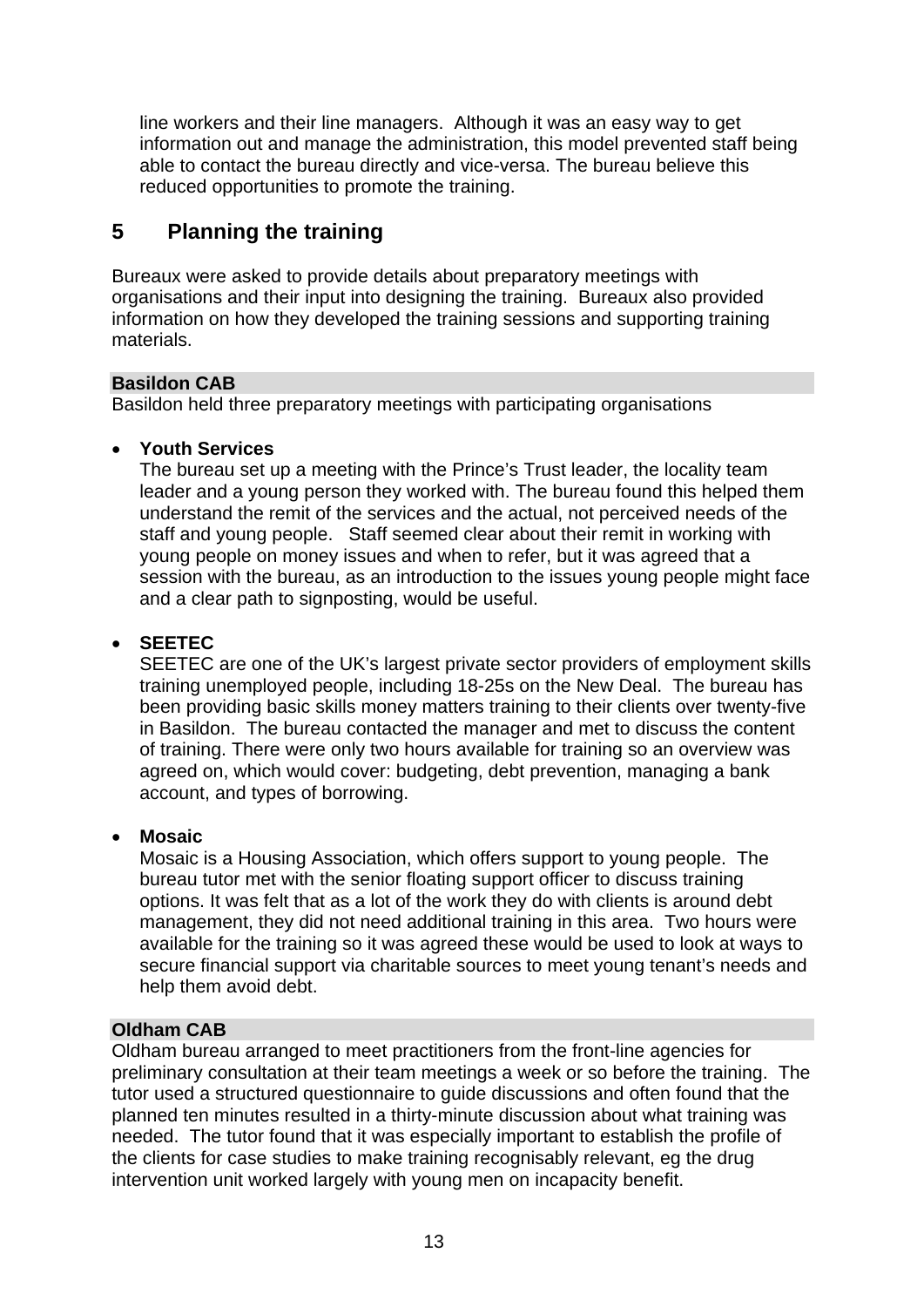### **Norwich CAB**

Norwich CAB tried to involve each organisation as much as possible in agreeing the dates, timings and venues of the conferences. This was done over the phone with both Connexions and the Youth Service. The organisations have not been involved in developing the material for the conferences but the follow-up training is tailored for each organisation separately and their requirements discussed more specifically for this.

# **6 Delivery of Training**

Bureaux were asked to assess what they felt worked well overall about the sessions. This included details on content, venues, make up of the group, topics chosen, methods of delivery etc.

The following is a summary of this assessment

### • **Use of practical 'real life' resources to engage learners**

 Feedback on the sessions from the tutors was positive and constructive. Tutors noted that participants most enjoyed doing realistic case studies and contributing to group discussions. This was mirrored in learner feedback. The materials produced as part of this pilot have been edited to maximise learner involvement.

 For example, Oldham CAB have delivered four training sessions for volunteers and paid staff of the Drug Intervention Project, and a session for Threshold Housing Association. The tutor found that use of locally recognisable creditors' demand letters at the start of the session helped to engage participants as it quickly demonstrated the practical applications of the training. Use of a locally produced debt self help pack was also found to engage and provide a practical resource.

 Another popular aspect of the training was useful reference materials, both general and locally specific. The materials include popular handouts from the pilots, and suggestions for local information handouts.

### • **It helps to tailor materials to the needs of the participants and their client group**

 For example, Oldham CAB found it helped participants to recognise the relevance of the training by using relevant young persons' profiles in case study materials.

### • **Methods of delivery**

 Because these sessions were pilots, bureaux were encouraged to use different methods of delivery and evaluate these.

 For example, some of the training was provided for groups of workers in house and other sessions have been provided for a range of agencies at a venue off site.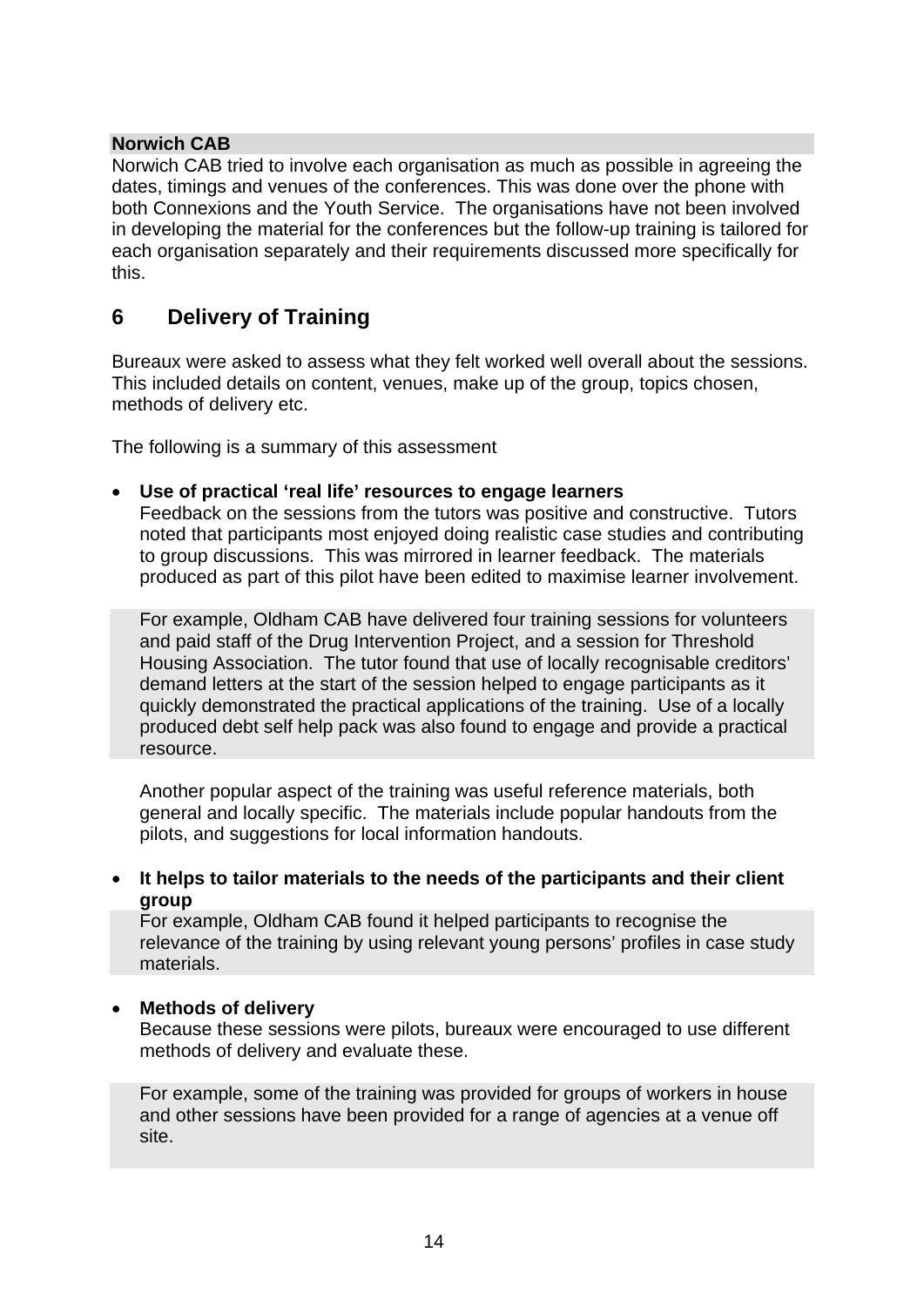Norwich CAB ran two larger conferences for over 50 frontline staff. The conferences were designed to give an overview of financial capability issues and a taster for more in depth sessions tailored to the organisation's needs. The conferences were attended by staff from 14 different agencies. The bureau found that by covering topics such as banking, debt and benefits the overview was relevant to everyone who attended which is borne out by the learner feedback .

Basildon CAB found that running a session off site meant that members of the Youth Offending Team who had found it difficult to make time for the training, actually attended.

• **Content of training relevant to staff needs for working with client groups**  Bureaux found that many of the young people the frontline staff were working with had debt crisis and the staff wanted an overview of dealing with this and information about how and where to refer for more in depth advice.

### **Bureaux were asked to detail any difficulties in delivering the training, and any ways these could be overcome**

• **It was sometimes an issue for agencies to understand the nature of the training that was on offer**

 This could reflect a low level of understanding amongst front line workers about what financial capability means. Many were giving information to young people about debt issues but had not been able to move beyond this to provide more proactive support on issues such as choosing bank accounts and sensible credit.

 A further challenge for delivery was the eagerness of organisations to cover more than could be realistically covered in the time agreed. This led to some sessions feeling pushed for time. The materials produced as part of this project have been adjusted in light of this feedback from the tutors.

• **It can be difficult to pitch sessions at the right level when participants have varying levels of experience.** 

 For example, Basildon bureau provided new Home-start volunteers with training. The volunteers were not yet supporting families and some were unaware of matters such as basic benefit entitlements. Others however, were well aware of the potential issues their clients might face regarding money issues.

 It was not possible to establish volunteers' previous experience in advance, so the bureau tutor included a practical discussion which drew in learners contributions, about the problems home-start clients might face and practical ways to support them.

### • **It can be difficult to keep a clear focus and to keep to time**

 For example, Basildon CAB ran a training session for five people from the Education Youth Service. The session was planned for two hours but ran half an hour over. Members of the group knew each other well and the tutor found it difficult to discourage people from going into too much detail when sharing their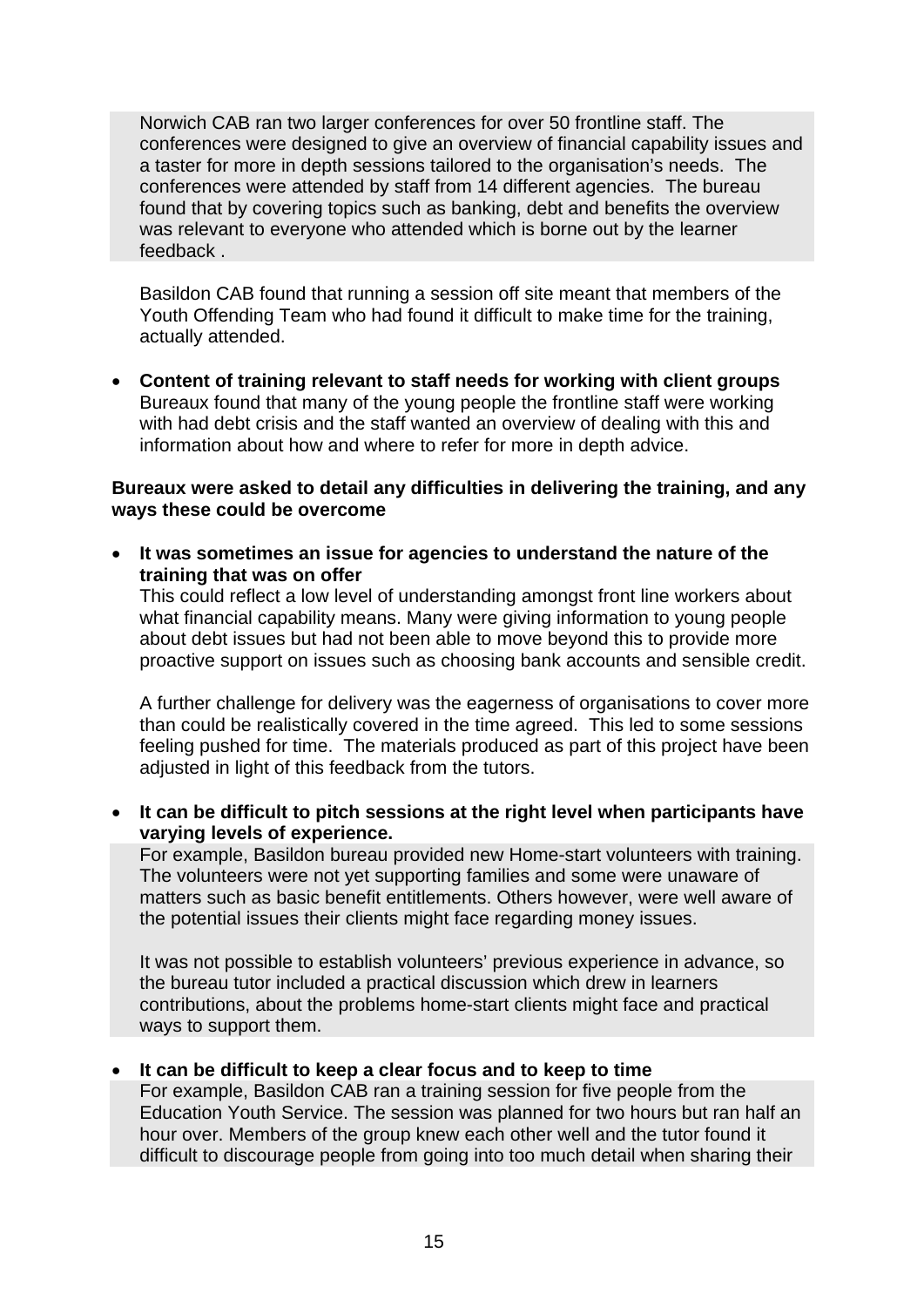own experiences. In particular, the tutor had to work hard to bring the focus back to the young people they would be helping.

• **It can be difficult to meet everyone's needs where sessions are delivered to a range of practitioners working in different organisations**  A challenge experienced by all three bureaux was the mix of learning needs in sessions. They saw that there was less variation within a group when running a

session for one organisation, although it could still be an issue.

# **7 Feedback from Learners**

All staff who attended the training sessions were asked to complete learner feedback forms. A full breakdown of the learner feedback is attached at Appendix 2

- Overall 100 per cent of frontline workers attending felt that the training was good or excellent
- 94 per cent of participants found the level of the session was pitched just right
- 53 per cent of participants felt that they would use what they had learnt very much in their daily work with young people with 38 per cent reporting that they will use what they have learnt quite a lot
- 100 per cent of learners found the sessions handouts good or very good.

### **Summary of Comments**

Subject matter training material

- the majority of participants found the subject matter to be relevant to their work and the handouts provided very useful
- several participants commented on the realistic case study and course materials
- the activity re prioritising letters was felt to be useful for young people
- budget sheets were also seen as a useful tool and were easy to understand
- the resource materials produced at the Norwich conferences were very popular
- participants valued having a list of sources of further help for young people
- participants commented that the training would help in their own life with family and at work, especially with vulnerable young people
- greater understanding of financial issues means that participants will encourage young people to seek help as soon as they are in danger of serious debt
- only one participant found the content not relevant and this was because their client group were under 14 years.

Participants found the most useful parts of the sessions to be:

- priority debt calculations and budgeting exercises
- don't panic prioritise! Consumer credit can be managed
- myths surrounding debt
- dealing with doorstep lenders
- bailiff powers
- bank account information and choices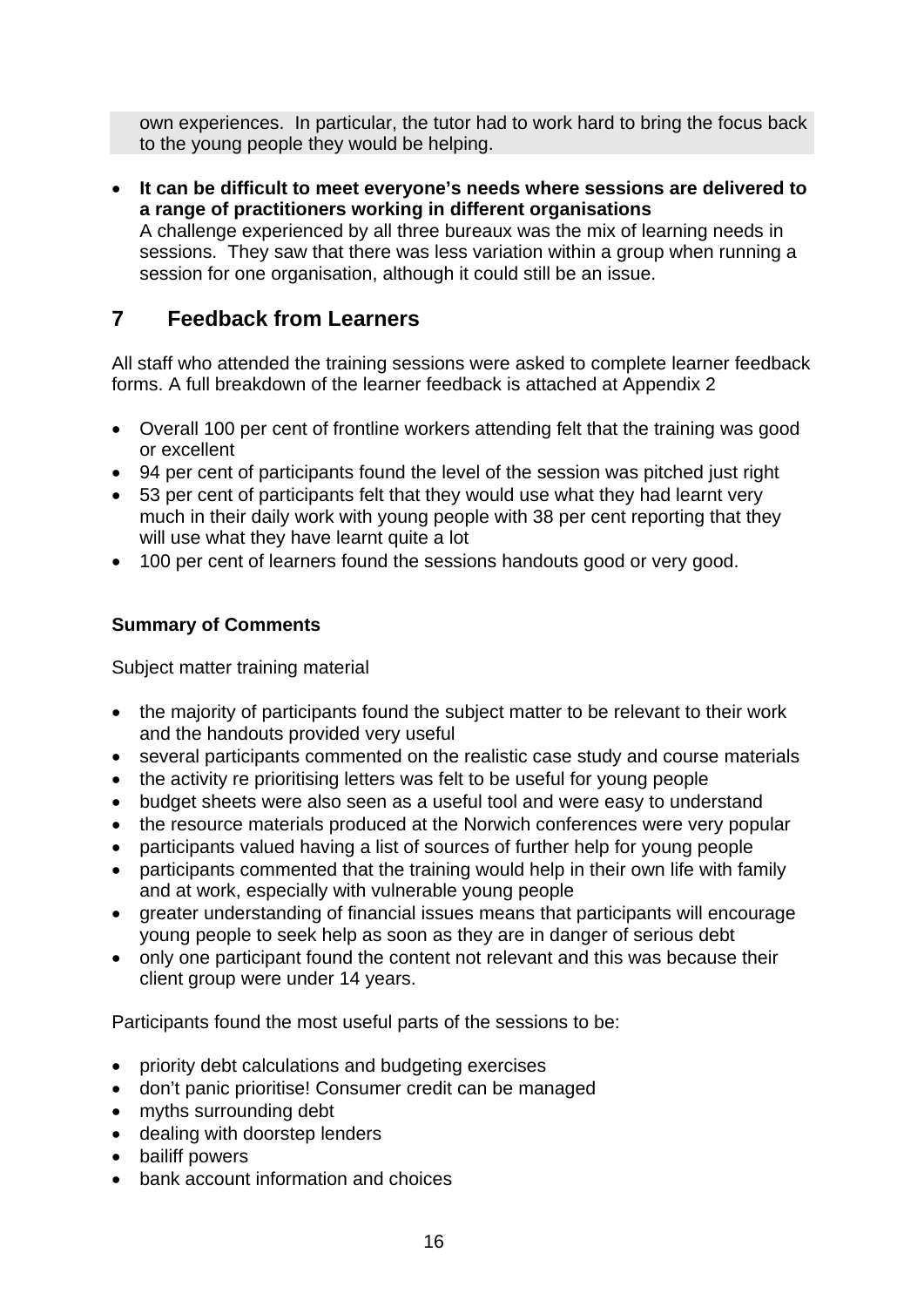- debt management advice, negotiating with creditors and freezing interest
- understanding APR and looking at consumer credit available
- understanding what the CAB do

### **Suggestions for future sessions**

- Many participants felt that follow up sessions would be useful, several suggested a full day course. Some participants felt that the sessions were rushed and would have liked more time. One participant even suggested a weekend residential
- One suggestion was that calculators would have been useful for the budgeting exercises
- Several participants asked for specific sessions on benefits for young people. Seeing this as a complex area that could only be touched on in the sessions provided.

The comments and feedback have been considered as part of the development of training materials

### **Follow up telephone interviews**

In addition to the questionnaires that were given out at the training sessions follow up telephone interviews were carried out for a sample of nine learners from the following organisations

- **Connexions**
- Oldham family crisis group
- Threshold Housing Project
- Key to the Door

All the workers reported that they are asked to provide information on financial issues for their clients

Examples of the issues that young people bring to frontline workers included:

*Minu Tenant Support worker* "I have directly used the budgeting exercise we went through in the session with a young woman, a short term tenant in emergency refuge, who was struggling to make arrangements to pay utility arrears and get in control of her money This is part of our work, but after the session I felt more aware of issues and better at helping her practically".

*Clare Connexions Personal Adviser***:** "A young person with drug dependency problems came to me with multiple debt problems. I was able to clearly guide them to debt advice , explaining what it could do to sort out his situation. I can now help people to deal with demand letters from creditors like catalogue companies for example and see which debts are more important than others to prioritise and get them under control".

**Pauline: Support Worker Key to the Door,** helped a young person with a letter from a loan shark. " Instead of simply referring her to the CAB I was able to reassure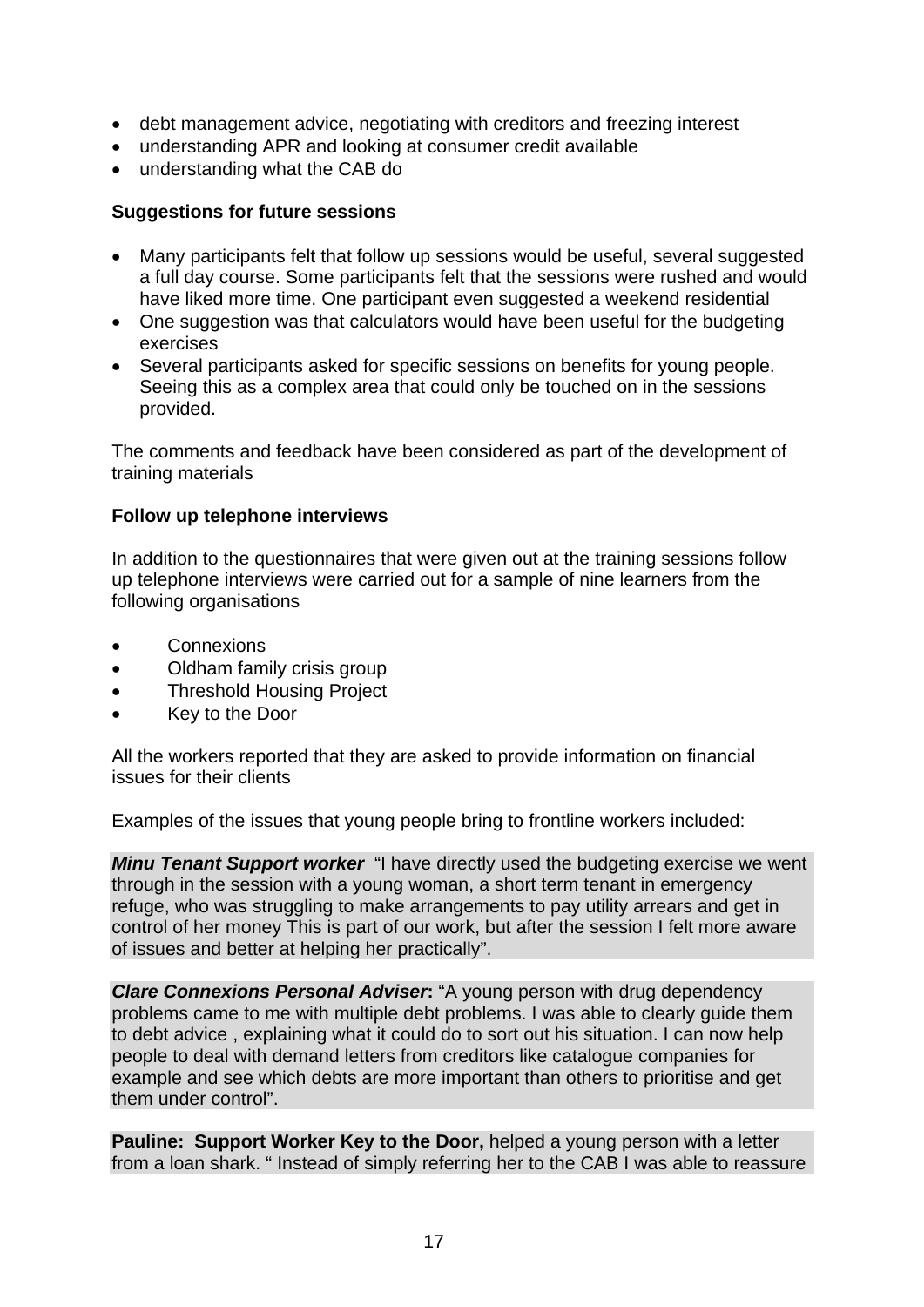her about what could be done, what the worst consequences were and get her to either go for debt advice or make an offer of payment herself"

When asked to give comments on the training Lynne, a Connexions personal adviser at Oldham College, said *"*You should know that at our team meeting later on, the feedback was incredibly positive from all members of the group who attended the training session. We all felt it was essential information for our work, and have put that in the minutes. Our line manager is to ask if others in the team can do this training and will be contacting you about this. We feel it is needed for our community services team and will pass the word on within Connexions, as it is disappointing that your offer had limited take up from them"

A full copy of the record of interviews is attached at Appendix 3

For information about the Frontline Financial Capability project:

Beth Bell, Financial Literacy Assistant, Citizens Advice, 0115 934 8735 beth.bell@citizensadvice.org.uk

Myddelton House 115-123 Pentonville Road London N1 9LZ Tel: 020 7833 2181 Fax: 020 7833 4371

Citizens Advice January 2006

Registered charity number 279057 Citizens Advice is an operating name of the National Association of Citizens Advice Bureaux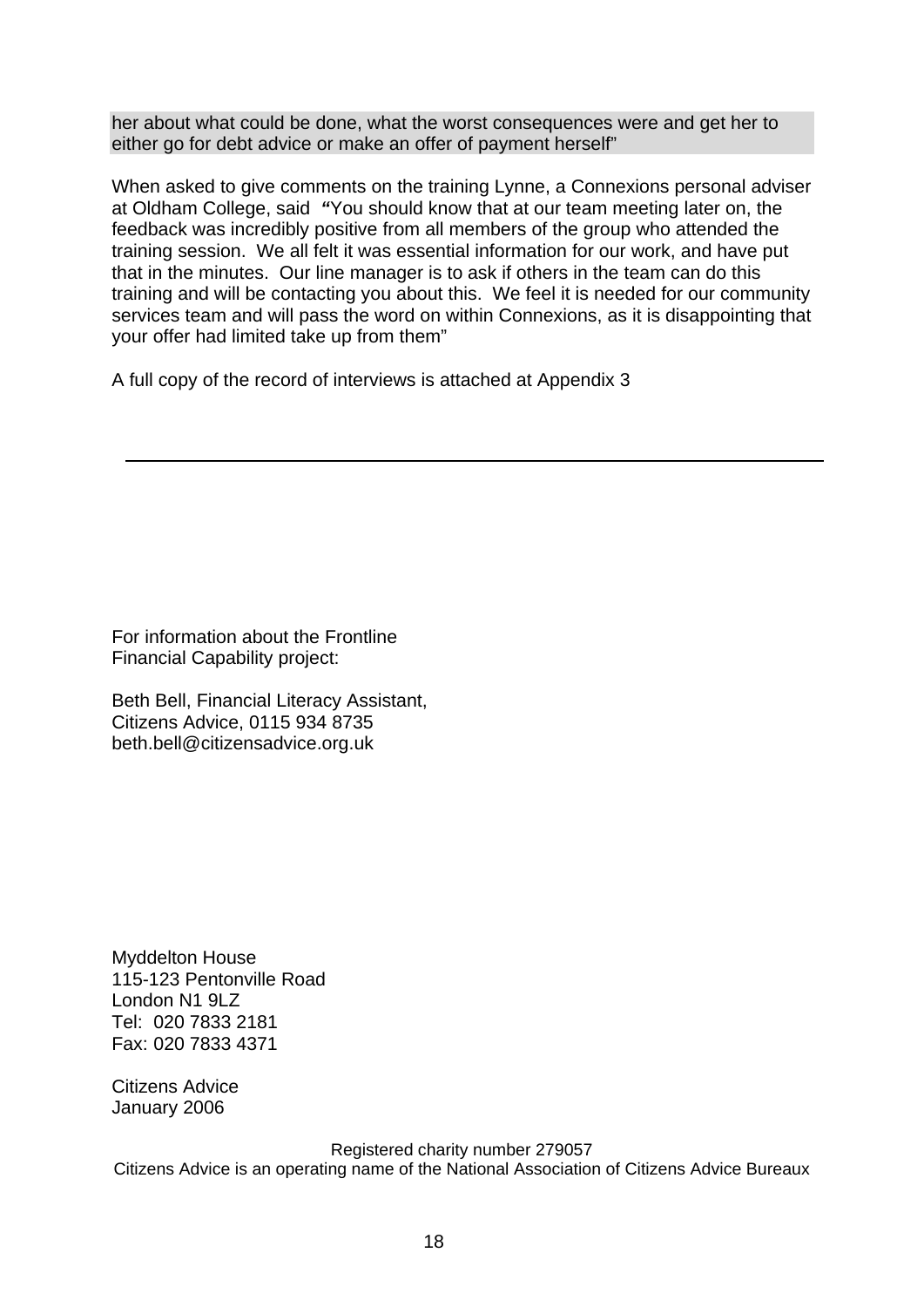### **Contacts**

| Name/organisation                                                                                  | <b>E-mail and telephone</b>                                 | <b>Address</b>                                                                                               |  |
|----------------------------------------------------------------------------------------------------|-------------------------------------------------------------|--------------------------------------------------------------------------------------------------------------|--|
| <b>Citizens Advice</b>                                                                             |                                                             |                                                                                                              |  |
| Kate Taylor<br><b>Citizens Advice</b><br>National Financial Literacy<br><b>Development Officer</b> | Kate.taylor@citizensadvice.org.uk<br>0115 934 8744          | <b>Citizens Advice</b><br>1 <sup>st</sup> Floor, Blenheim Court,<br>Huntingdon Street,<br>Nottingham NG1 3JJ |  |
| <b>Sally Causer</b><br><b>Citizens Advice retained</b><br>project co-ordinator                     | sallycauser@tiscali.co.uk<br>07958 749 241<br>020 7223 8916 | 1 Forthbridge Road<br>London SW11 5NU                                                                        |  |
| <b>Bureau projects</b>                                                                             |                                                             |                                                                                                              |  |
| Mary Hennessey<br><b>Financial Literacy</b><br>Co-ordinator<br><b>Basildon CAB</b>                 | mary@bascab.org.uk<br>01268 465683                          | <b>Basildon CAB</b><br>The Basildon Centre<br><b>St Martins Square</b><br>Basildon Essex SS14 1DU            |  |
| <b>Tansy Miller</b><br><b>Financial Literacy Officer</b><br>Norwich and District CAB               | t.miller@ncab.org.uk<br>01603 679637                        | Norwich and District CAB<br><b>St Vedast House</b><br><b>St Vedast Street</b><br>Norwich NR1 1BT             |  |
| Katy Marshall<br><b>Financial Literacy Officer</b><br>Oldham CAB                                   | Katy.marshall@oldhamcab.org.uk<br>0161 6209317              | Oldham CAB<br>1-2 Ascroft Court<br><b>Peter Street</b><br>Oldham OL1 1HP                                     |  |
| <b>Steering group</b>                                                                              |                                                             |                                                                                                              |  |
| Linda Jack<br><b>Youth Adviser</b><br><b>Financial Services</b><br>Authority                       | Linda.jack@fsa.gov.uk<br>020 7066 2306                      | <b>Financial Services Authority</b><br>25 The North Colonnade<br>Canary Wharf<br>London E14 5HS              |  |
| Diane Laybourne<br><b>Training Manager</b><br>Money Advice Association                             | alldi@btopenworld.com<br>0113 266 4837                      | Money Advice Association<br><b>Office 2 Stringer House</b><br>34 Lupton Street<br>Hunslet<br>Leeds LS10 2QW  |  |
| <b>James Kenrick</b><br><b>Advice Services</b><br>Development Manager<br>Youth Access              | james@youthaccess.org.uk<br>020 8772 9900                   | <b>Youth Access</b><br>1-2 Taylors Yard<br>67 Alderbrook Road<br>London SW12 8AD                             |  |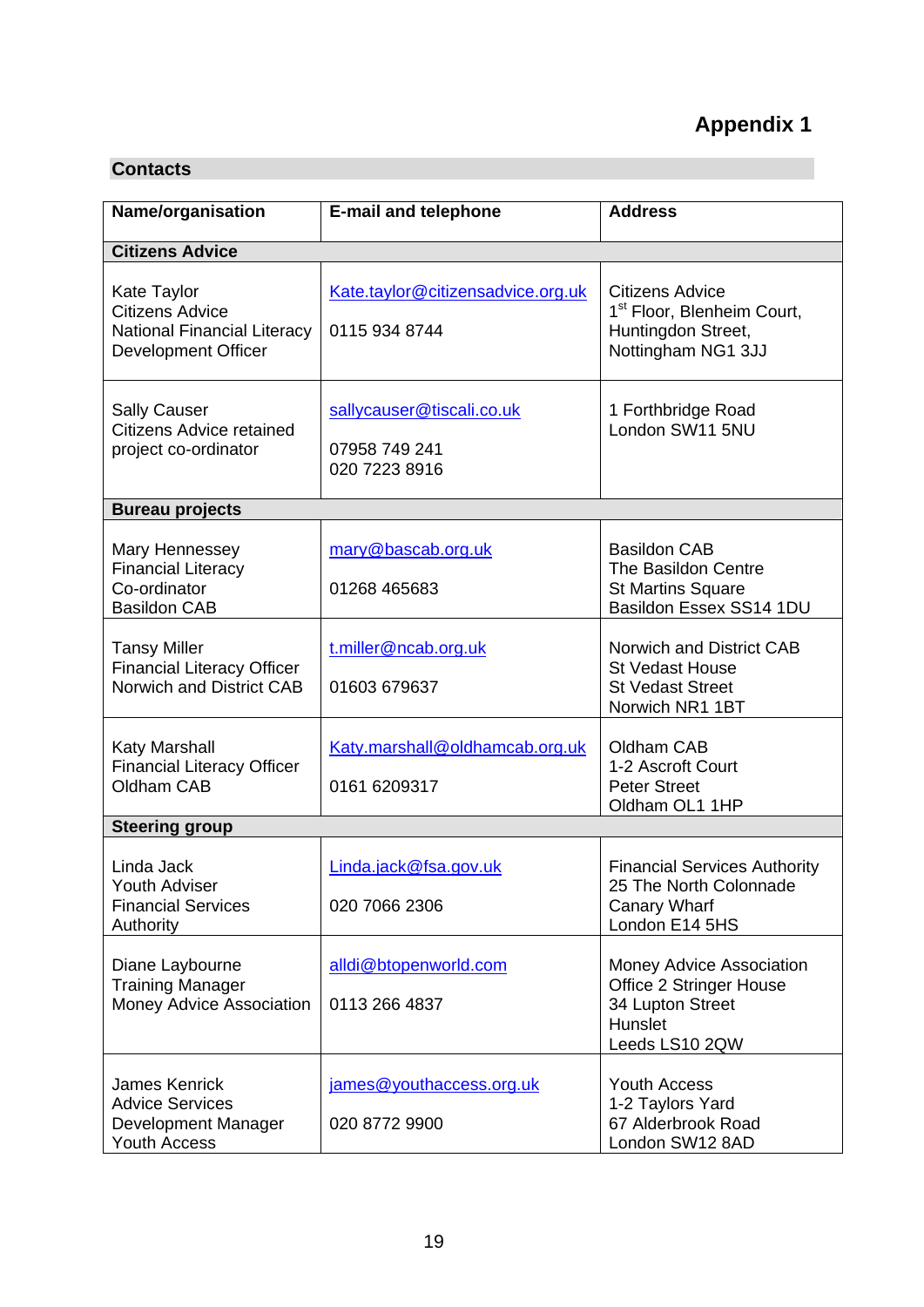### **Appendix 2**

### **Summary of Participant Feedback from FSA/ Cit A training pilot**

A total of 135 questionnaires from participants in the training sessions run by the 3 bureaux have been collated.

Participants were asked the following questions:

### **1. Overall, I thought the training session was:**

| y poor<br><b>Very</b> | Poor | Good        | Excellent   |
|-----------------------|------|-------------|-------------|
|                       |      | (34%)<br>46 | (66%)<br>89 |

#### **2. The session level was:**

| $\overline{\phantom{0}}$<br>100<br>low | About right  | high<br>oo | response<br>No. |
|----------------------------------------|--------------|------------|-----------------|
| (.5%)<br>-                             | (94%)<br>128 | (3%)       |                 |

### **3. I will be able to use what I have learnt in my work:**

| little<br>۱٬۵۳۱<br>י וס ע | Some       | Quite a lot      | mucr<br>ver<br>.          | response<br><b>NO</b> |
|---------------------------|------------|------------------|---------------------------|-----------------------|
|                           | '7%,<br>10 | (38%)<br>$\cdot$ | (53%)<br>⇁⌒<br>. <u>.</u> |                       |

### **4. The session handouts were:**

| . .<br>/ poor<br>verv | Poor | Good                 | aood<br>verv |
|-----------------------|------|----------------------|--------------|
|                       |      | (37%)<br>- ^<br>50 l | (63%)<br>85  |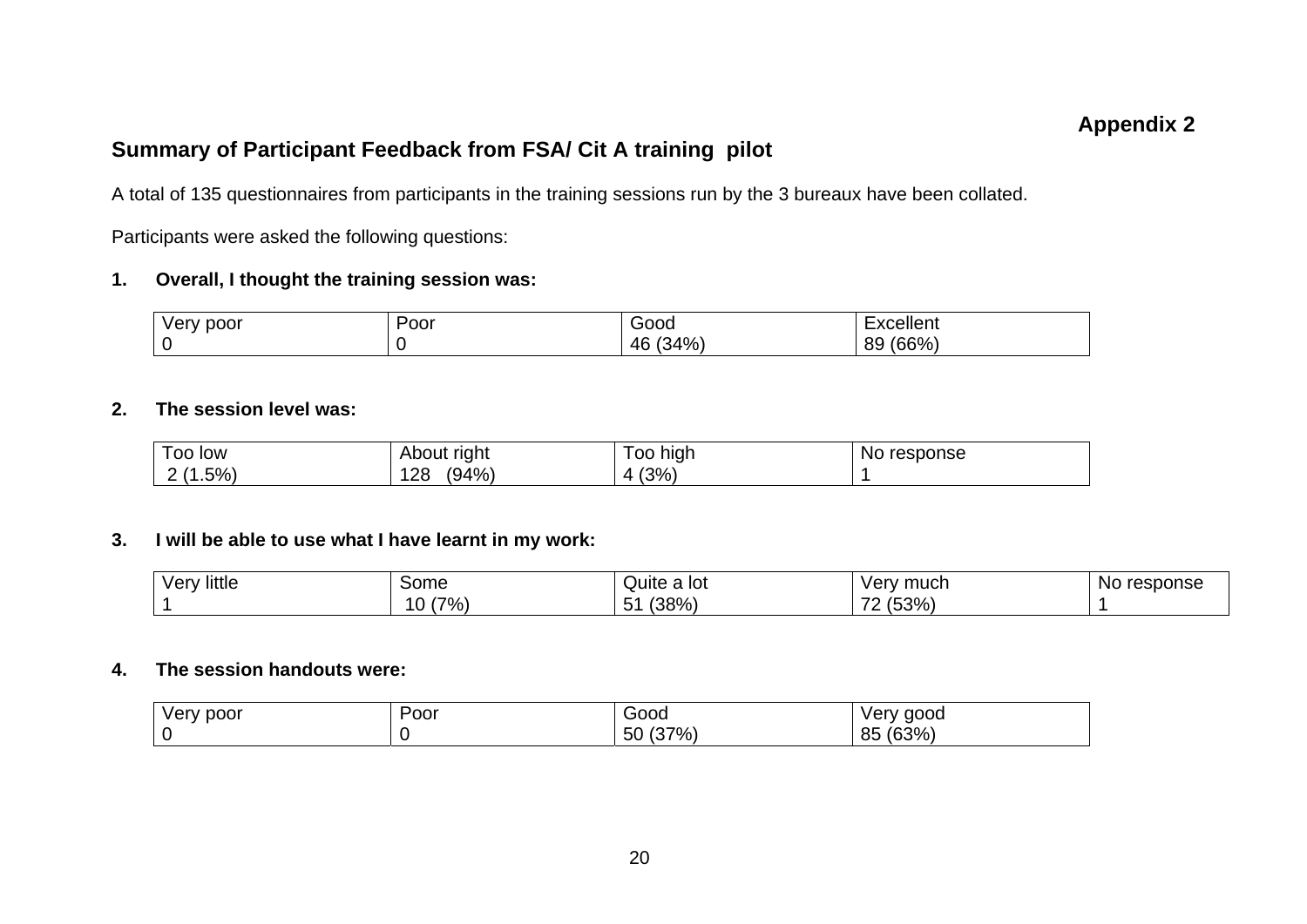# **Appendix 3**

# **Telephone questionnaires**

### **Key to feedback questionnaire respondents:**

| Organisation                        | Contact                                        | Date of session |
|-------------------------------------|------------------------------------------------|-----------------|
| A Connexions                        | P A, Oldham College, Lynn Trotter              | 9.6.05          |
| <b>B</b> Connexions                 | PA, Donna King                                 | 6.6.05          |
| <b>C</b> Connexions                 | PA substance misuse intervention wker,         |                 |
|                                     | <b>Clare Tierney</b>                           |                 |
| <b>D</b> Connexions                 | <b>PA Community Team, Gill Barber</b>          |                 |
| <b>E</b> Oldham Family Crisis Group | Tenant Support worker part time                |                 |
|                                     | Minu Begum                                     | 23.6.05         |
| <b>F</b> OFCG                       | as above, fulltime, Tahira Khan                | 23.6.05         |
| <b>G</b> Key to the Door            | Support worker, Pauline Trelfa-McHardy 23.5.05 |                 |
| <b>H</b> Key to the Door            | Support worker, Bev Tunney                     | 23.5.05         |
|                                     |                                                |                 |
|                                     |                                                |                 |

*Added 21.7.05* 

**I Threshold Housing Project Scheme manager, Miranda de Blasio 15.4.05** 

### **Interview summary**

Hi, I'm doing quick follow up calls to those who came on the …… training run on……

Have you got a couple of minutes?

(Yes – go to **Q 1**.)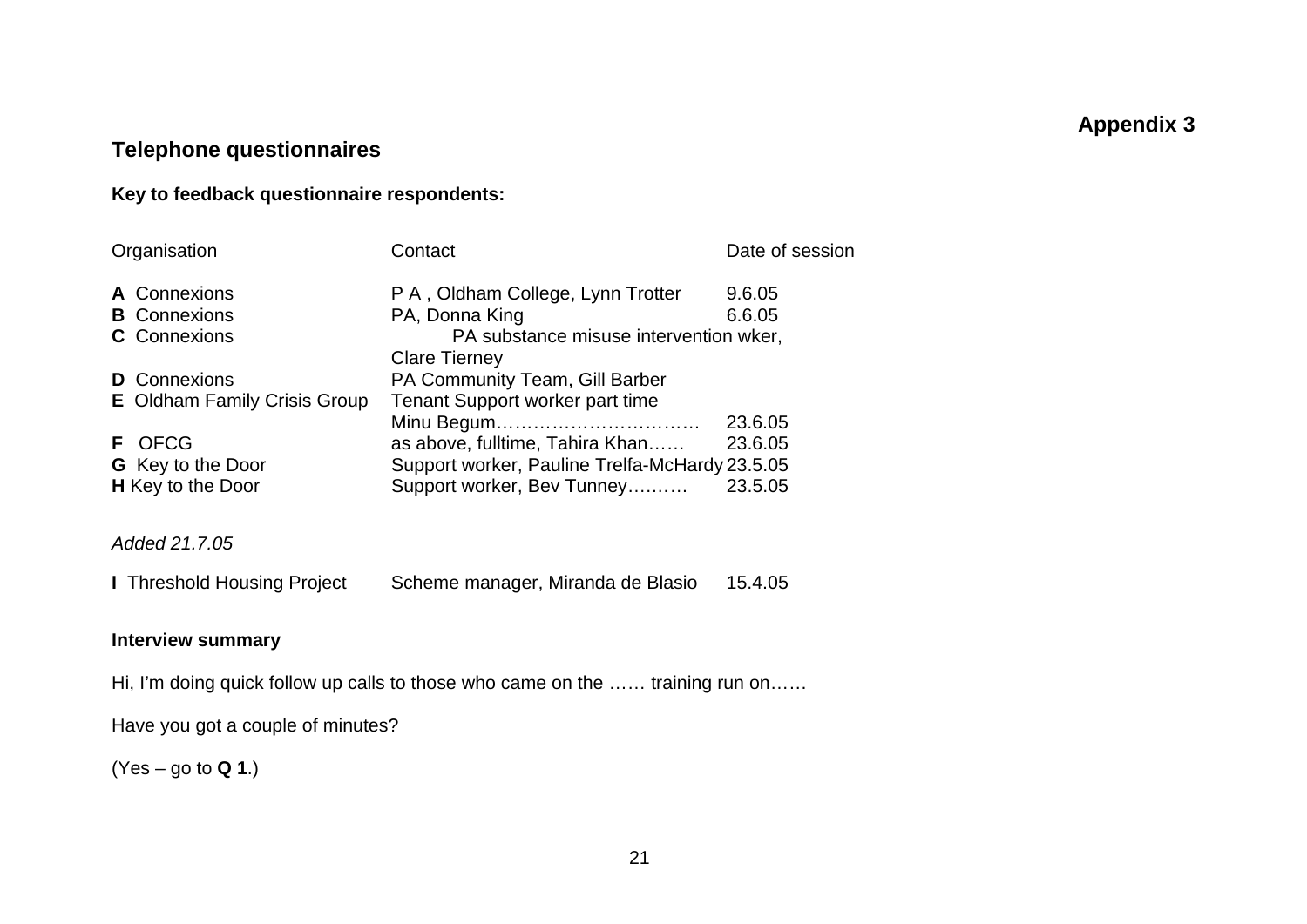#### *All answered yes, or re- arranged a time***.**

(No – thank and end.)

#### **Question 1**

We've run sessions, including the one you came to, as part of a small national pilot. The pilot's been about training for those working with young people – like you.

It would help us to get an idea of how relevant the session was to the work you do. That will help the pilot make recommendations.

Our session covered an overview of the debt advice process, ways creditors can get payment, dealing with debt collectors, harassment law, how to get in control of debts, budgeting and negotiating with creditors.

Have any of these topics come up in your work with clients since the session?

| $(yes - go to Question 4, next page)$ | 6 said yes: C, E, F, G, H and I said Yes |
|---------------------------------------|------------------------------------------|
| $(no - go to Question 2)$             | 3 said No, $(A, B \text{ and } D)$       |

#### **Question 2**

Ok, would you expect money matters to come up in your work with clients, say over a month of work?

(yes – go to **Question 3**) *all answered yes here*

(No – thank and close)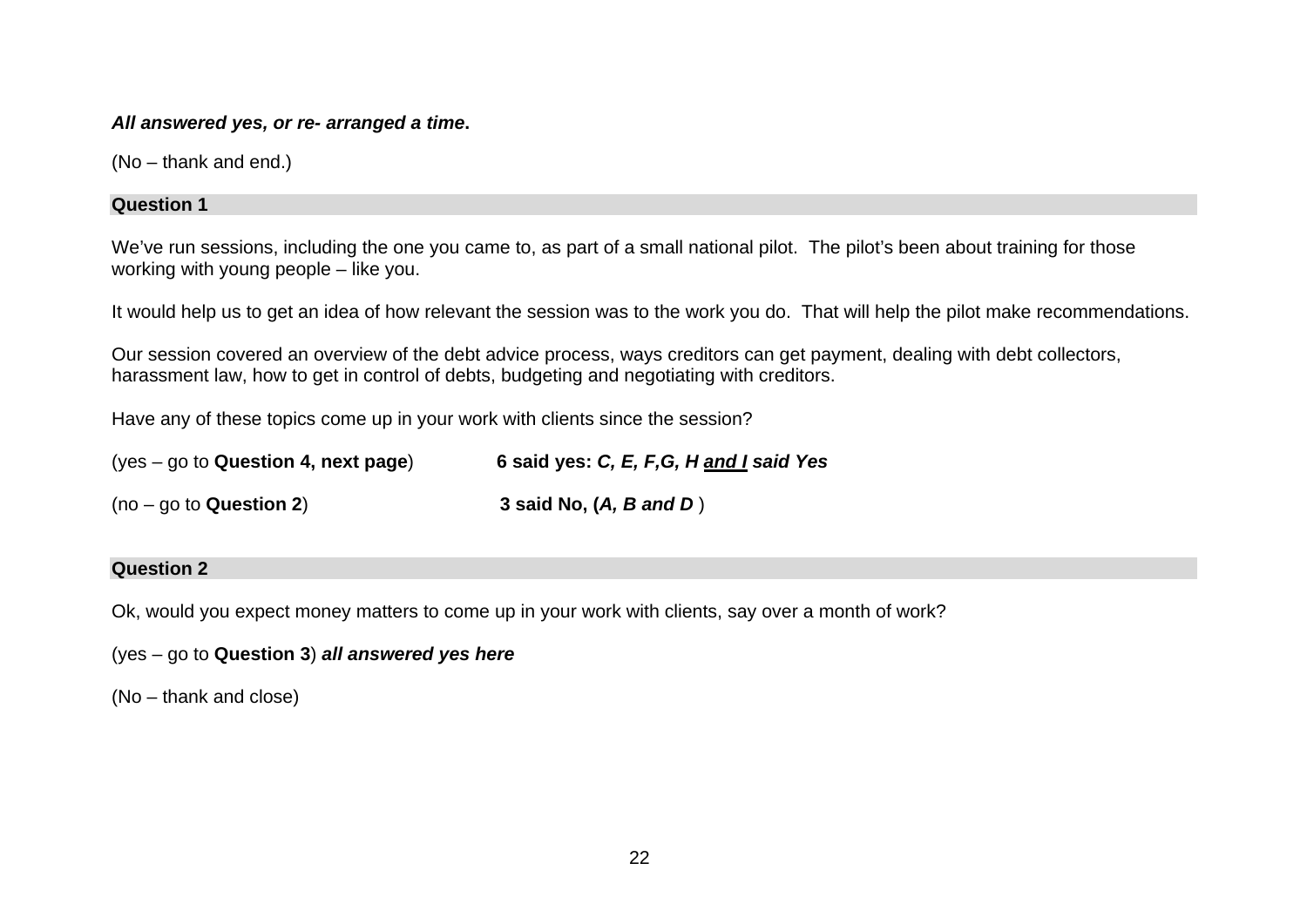#### **Question 3**

#### **What sort of money issues come up with your clients?**

- A : "Please note only not useful so far because no students since the training in college. Will no doubt be of great use as we find money problems are a major issue. Budgeting for money management will be really useful, as well as dealing with all sorts of worries over debts, credit cards, overdrafts, loans and catalogues for our independent livers and the majority who still live at home."
- B: "I see a lot of young people who live independently struggling to manage to pay bills on JSA and their finances are chaotic usually."
- D: Debt advice overview not been of use so far but I am sure it will be a practical tool in future as we have many independent livers who juggle their finances, have catalogue debts and demands for repayment from lenders.

### **And what sort of work would you do with them about these issues?**

A : "We will be able to talk to them about what can be done to sort out their problems, we may end up trying to help them ourselves but we would try to get them to go to CAB for debt advice, we would do a lot of myth busting and encourage them to see that they can do something about their money nightmares."

B: "I will be able to advise better about budgeting and prioritising, now I have a clearer understanding of consequences of non payment, to assist [.. young people living independently] to get in control of their money."

D: "It will be useful to be able to tell them about non priority creditors' powers of enforcement to encourage them to prioritise when sorting out problems and get in control again."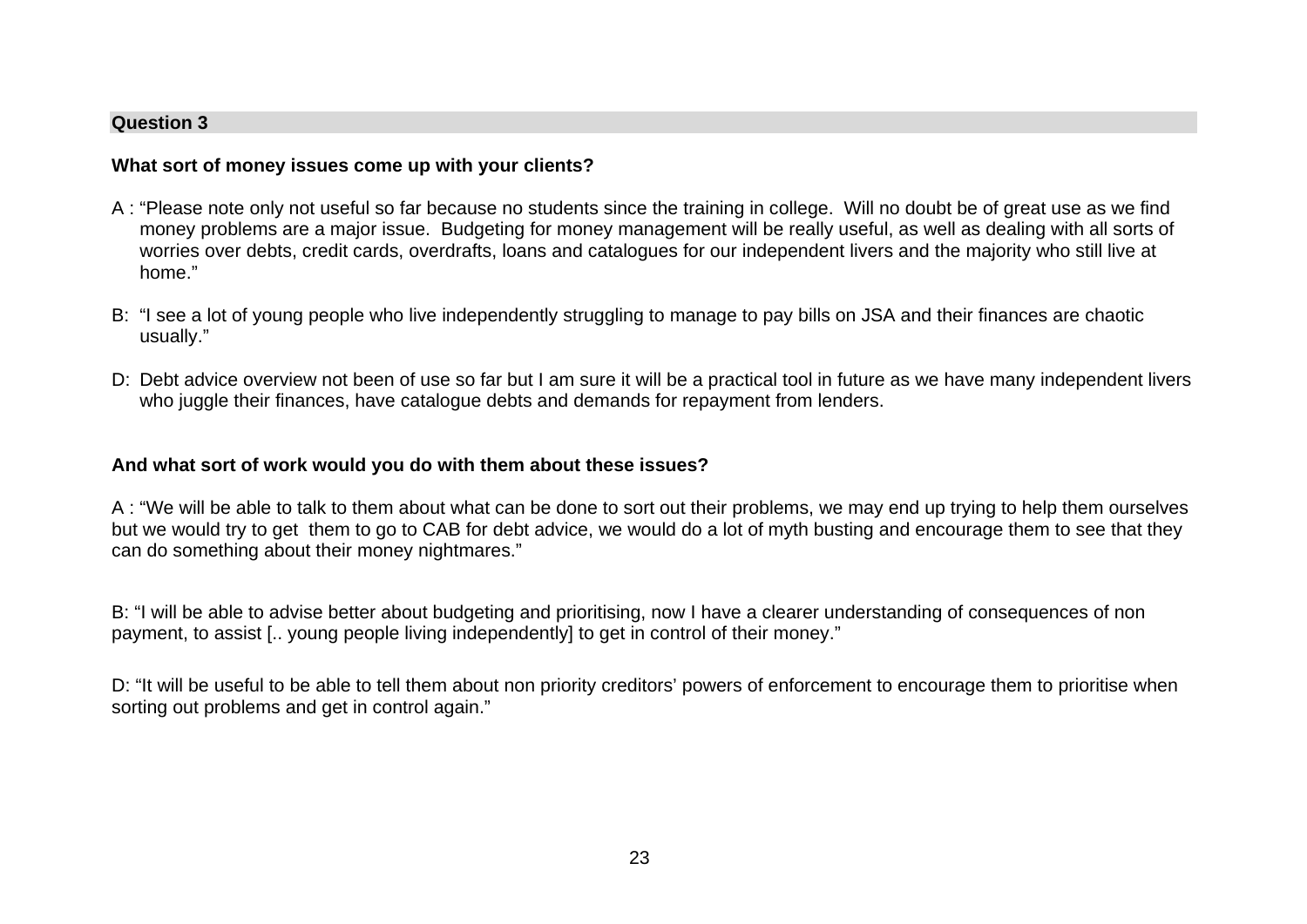### **And are there extra pieces of work you'd like to be able to do with them, which would be within your role, but you feel unsure of your knowledge?**

D : "No, we don't want to take on casework, but be able to usefully discuss issues, which what training equipped us for."

(Now go to **Question 6**)

(Use if 'yes' from **Question 2**)

#### **Question 4**

### **What sort of money issues have come up with your clients?**

C: Clare said: "A young person with drug dependency problems came to me with multiple debt problems."

E: Minu said: "I have directly used the budgeting exercise we went through in the session with a woman, a short term tenant in emergency refuge, who was struggling to make arrangements to pay utility arrears and get in control of her money."

F: Tahira said: "Yes – needed to discuss how to deal with demands for payment."

G: Pauline said: ""Yes a young person with a letter from a loan shark"

H: Bev said: "Yes, someone phoned the office for advice facing a lot of different debts"

### *Added 21.7.05,*

I : "Yes, a tenant on Income based JSA had problems with a bank overdraft."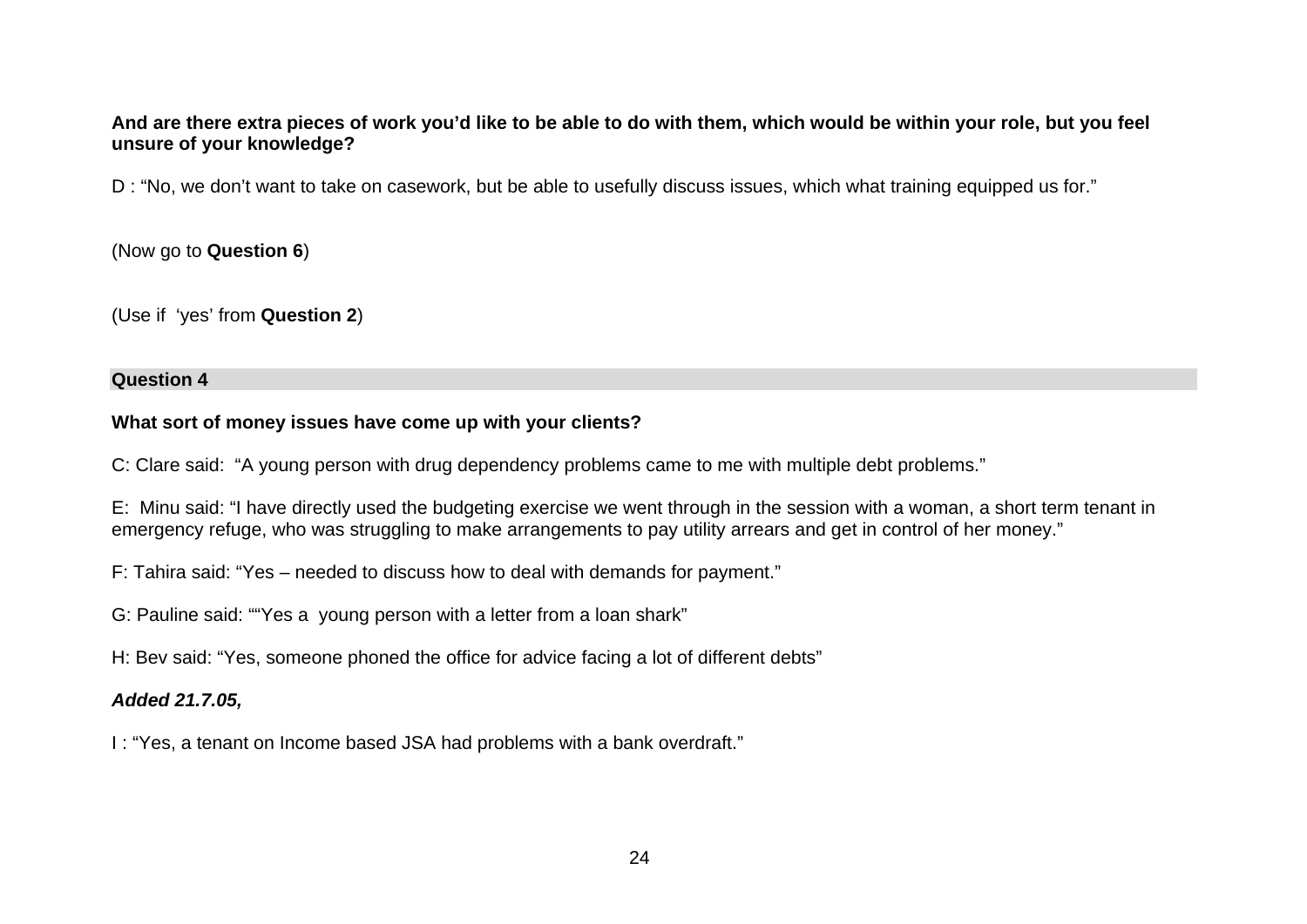### **And what sort of work did you do with them about these issues?**

C: "I was able to clearly guide them to debt advice, explaining what it could do for him to sort out his situation."

E: "This is part of our work, but after the session I felt more aware of issues and better at helping her practically."

F: "Advised several times on helpline about prioritising debts, worst that can happen if you don't pay a catalogue debt in hands of a debt collector for example."

G: "Instead of simply referring her to CAB I was able to reassure her about what could be done, what worst consequences were, and get her to either go for debt advice or make an offer of payment herself."

H: "I discussed making nominal offers to secondary creditors and action they could take to force her to pay."

I : "I assisted client to negotiate affordable repayments with bank, using budgeting exercise which we did in session."

### **Did going to the session mean that you did more than with your clients than you would have done before?**

- C: "Yes because I had a clear overview of what debt advice could achieve, so I was able to encourage him to see a debt adviser for good, sound reasons."
- E: " Yes"
- F: " Yes"
- G: " Yes"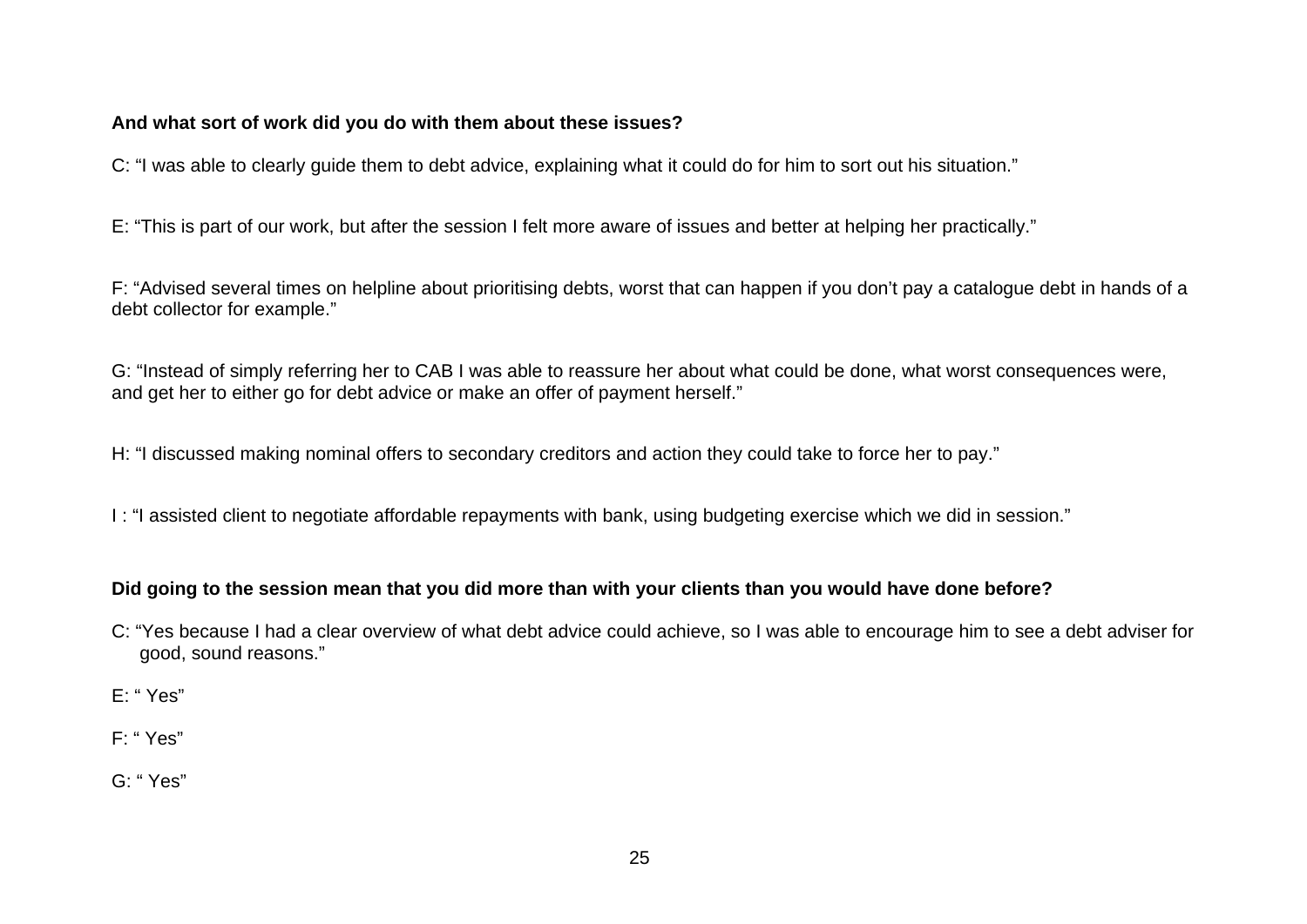H: Yes

I: Yes

### **(if yes, then ask) what bits in particular?**

C: "I can now help people to deal with demand letters from creditors like catalogue companies for example and see which debts are more important than others to get them to prioritise and get in control."

- E: "It helped me to feel more confident about assisting her to deal with these debts."
- F: "I could give clearer information with confidence after the training on dealing with creditors. Women have phoned up panicking. It is important to be able to allay their fears and calm them down with some factual information."
- G: "I felt I could help her with some reliable information not to be so frightened."
- H: "It was good to be able to give her some reassurance as I do not think she would take the step of seeing a debt adviser, she had alcohol dependency problems and had enough to cope with at the time, but needed to discuss worries about debt demands."
- I: "I felt more aware of legal picture and therefore more confident and was able to be more assertive with bank to deal with client's problem."

### **And are there extra pieces of work you'd like to be able to do with them, which would be within your role, but you feel unsure of your knowledge?**

All respondents generally indicated that overview was of good practical use but did not want to undertake debt casework as part of their support role.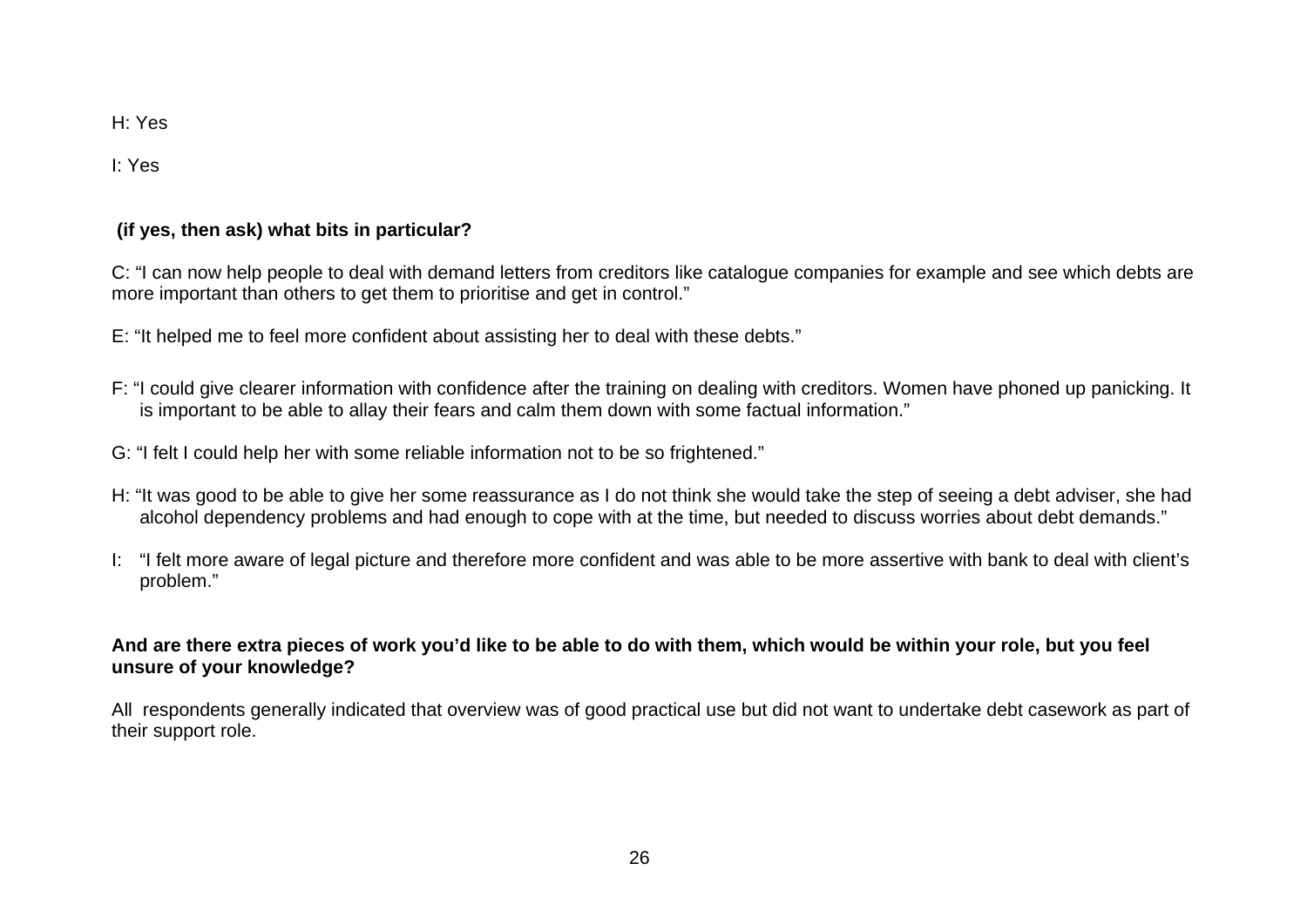#### **Question 5**

**Thinking back to the handouts you got from the sessions, have you used any of these directly with clients? For example, put up on the wall, given them, read through with them? (you may have specific examples of your handout to ask them about).** 

E: " The self help debt pack has been useful."

#### **Question 6**

#### **Are there any resources to use with your clients that you would have found useful?**

G : " In addition to the CAB contact details, a check list for eligibility for debt advice appointments with Legal Help franchise case worker."

**(If they say something that you can provide, please do, and send me a copy).** 

#### **Question 7**

#### **Do you have any other comments about the sessions we ran?**

- A: "You should know that at our team meeting later on, the feedback was incredibly positive from all members of the group who attended the training session . We all felt it was essential information for our work, and have put that in the minutes. Our line manager is to ask if others in the team can do this training and will be contacting you about this. We feel it is needed for our community services team and will pass the word on within Connexions, as it is disappointing that your offer had limited take up from them."
- B: " I enjoyed the session and it opened my eyes. It gave me an understanding of the situation about different debts which will help me to help my clients."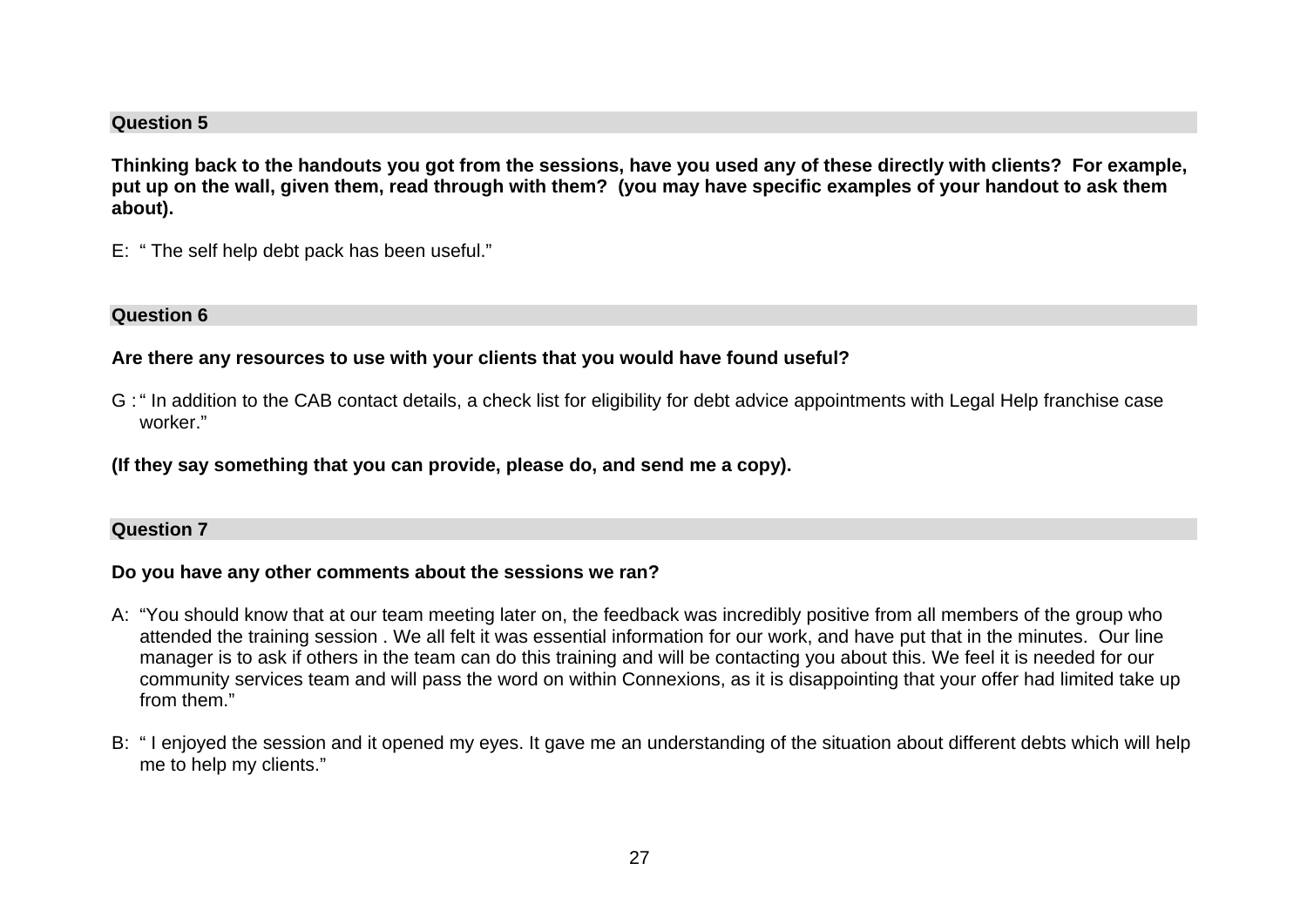- E: The training helped me to feel more confident about what I was doing in trying to help someone get in control of their debts
- G: " It was enjoyable and a good awareness raising session. Knowing about prioritising creditors' demands will help us to take young people's fear away and get them to sort out their money better."
- H: "It helped us provide better support mechanism and make it more likely that people will come forward to debt advisers for assistance."
- I: "Our tenants commonly have problems with rent arrears, catalogue, mobile phone and council tax debts. It was useful to consider all the different demand letters and see legal reasons for prioritising some. This will be of ongoing use in our work, I am sure."

#### **Question 8**

#### **The last thing I'd like to ask is about client case load at your agency.**

- A: " I don't have a specific caseload, really difficult to put a number on it.. we have 2000 young people here in College."
- B: "I see between 15 and 20 young people each week in one to one interviews and the help desk, turnover difficult to describe though, it varies…"

### **What do you think is the average number of clients each worker has over a six month period?**

- C : " Intensive support work for drug dependent young people, may be only 20 clients maximum over six months"
- D: "40/50"
- E: "As part time worker only 10 per 6 months perhaps."
- F: "I have a personal caseload of 14 as full time worker, and also staff the helpline, so may be in contact with up to 35 women over six months."